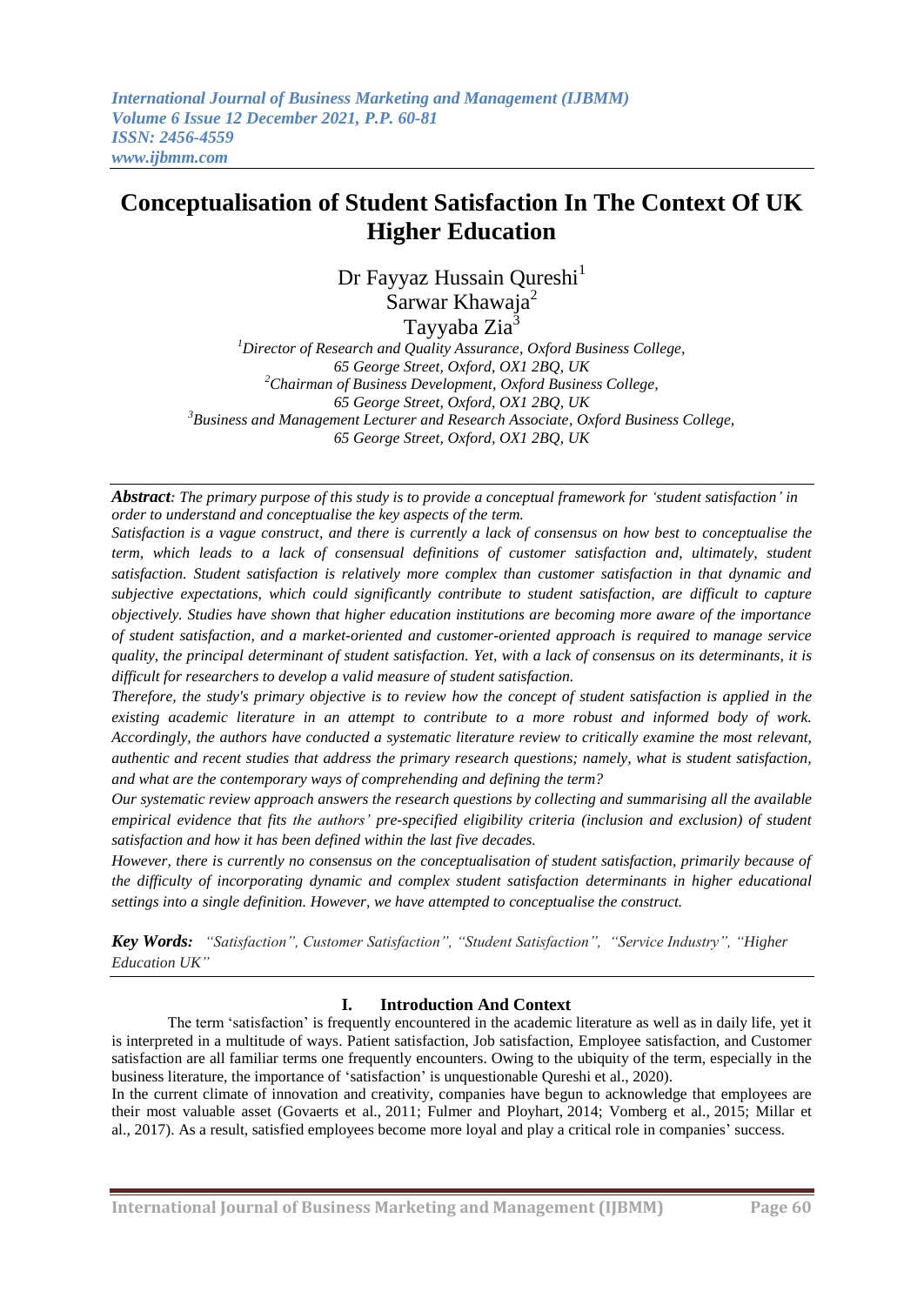Similarly, health care professionals believe that patient satisfaction depends on safe, effective, timely, efficient and quality, patient-centred healthcare and has far-reaching implications for both the care provider and the patient (Prakash, 2010, Travis and Kennedy 2014). In recent years, patient satisfaction has increasingly been used to rank, compare and rate hospitals (Chen et al., 2019).

Due to policy changes, UK higher education now places a great degree of emphasis on student satisfaction. Ensuring students' satisfaction is an essential and integral part of the higher education system because the success of a higher education institution depends on overall levels of student satisfaction (Marzo, 2013).

Customer satisfaction seems to occur as a mental state or a feeling about a particular experience. In the customer's case, it is the consumption of a product or service (Hunt, 1977; Rust and Oliver, 1994). Thus, businesses strive to serve their customers and clients in the best way possible in order to maximise business objectives. Furthermore, customer satisfaction is a well-recognised concept in marketing (Qureshi et al. 2020). Therefore, marketers strongly believe that monitoring customer satisfaction helps them to manage their businesses more effectively (Farris et al., 2010), and customer satisfaction is crucial to business success (Bolton, 2020). It is therefore vital for businesses to evaluate customer satisfaction and use it as a means to achieve their objectives.

Recent studies have suggested that students in higher education should be regarded as paying customers. In this scenario, HE essentially becomes a service industry and, as such, HEIs should endeavour to satisfy their ‗customers', the students (Oldfield and Baron 2000; Elliott & Shin, 2002; Temple, 2011; Tomlinson 2017; Ng and Forbes, 2009; Yong-Sik; Kyun, 2019). Despite being a relatively new concept, thinking of students as customers seem to be gaining increasing acceptance in higher education circles worldwide.

In practice, due in part to increasing competition in higher education, public higher education institutions (PuHEIs) in general and private higher education institutions (PrHEIs) in particular are becoming more customer and service-oriented. In order to be more competitive, many higher education institutions (HEIs) offer not only extensive courses but also unique learning experiences in order to capture a larger share of the market (Curtis et al., 2009; Hemsley-Brown and Oplatka, 2006). As a result, many educational institutions around the world treat their students as customers (Watjatrakul, 2010; Cuthbert, 2010; Guilbault, 2016; Reza et al., 2021) and have reshaped their thinking and practices accordingly (Reza et al., 2021). Many HEIs believe that this approach leads to greater student satisfaction and, as a result, improved profitability for their institutions (Watjatrakul, 2014). Therefore, ensuring student satisfaction is now an essential and integral part of the higher education system because the success of a higher education institution depends on it (Marzo, 2013). Any marketing context and framework used to attract and retain business customers also applies to students because student satisfaction is derived from marketing studies (Qureshi et al. 2020). For instance, Tonks & Farr (1995) suggest that students should certainly be seen as customers, a view shared by Hill (1995). Watjatrakul (2010) is another, more recent, proponent of the 'students as customers' concept, and it is also supported by Royo (2017). Clayson and Haley (2005) state that the 'students as customers' paradigm is becoming increasingly popular, while Guilbault (2016) emphasises treating students as customers. Petruzzellis et al. (2006) also regard students as customers of universities in their work and argue that establishments should adopt a customer-centric approach.

A decade ago, home students in UK higher education did not pay any tuition fees. (Qureshi and Khawaja, 2021). However, undergraduate home students pay tuition fees of more than £9,000 a year and start paying this back after completing their studies when they are earning money over a certain threshold. In the tuition-based model, students are the primary source of revenue, forcing institutions to think differently about student satisfaction to guarantee sustainability and success (Kotler and Fox, 1995). Crucially, the introduction and subsequent increase in tuition fees have altered students' expectations of service quality (Rolfe, 2002; Mark, 2013; Bates and Kaye, 2014): students are now treated as 'customers', or significant stakeholders of higher education services (Crawford, 1991; Tonks & Farr, 1995; Hill, 1995; Bay and Daniel, 2001; Petruzzellis et al. 2006; Blackmore, 2009; Gruber et al., 2010; Watjatrakul, 2010; Mainardes et al., 2013; Royo 2017; Guilbault, 2018; Reza et al., 2021).

In 2011, following the Government's White Paper, 'students at the heart of the system', the (Department for Business, Innovation Skills (BIS)) made student satisfaction a priority for HEIs in the UK. In addition to the establishment of the Office for Students (OfS) in 2018, its purpose is to ensure that every student has a fulfilling higher education experience that enriches their lives and future career (OfS, 2021). The BIS placed greater power in the hands of 'student-consumers' (Yeo, 2009; Stensaker and Harvey, 2013). As students are now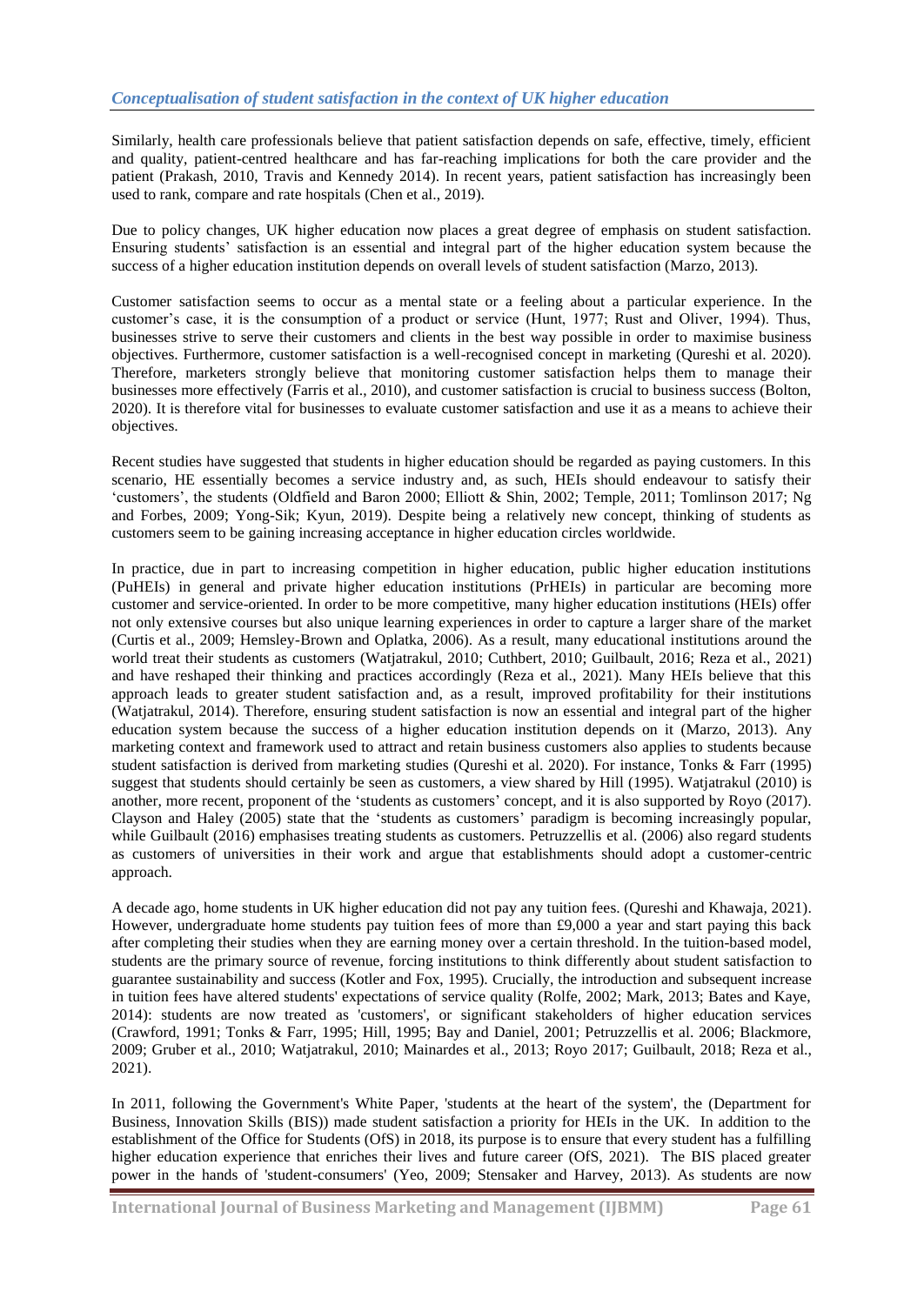widely regarded as 'customers' and market principles have encroached on the HE sector, student satisfaction measures have been introduced to ensure value for money for students (Rolfe, 2002). This strongly suggests that a standard marketing framework could be employed to manage student satisfaction with HEIs in the UK. However, this can only be achieved with a consensus on the conceptualisation of student satisfaction.

Government policy in higher education has evolved from nationalisation to liberalisation, privatisation and marketisation around the world, creating fertile ground for the establishment and expansion of private higher education institutions in most countries (Qureshi and Khawaja, 2021). Consequently, the private higher education sector is growing rapidly and needs to develop a competitive advantage in terms of the quality of education, which is a significant contributor to student satisfaction (Ham and Hayduk 2003). Kotler and Clarke (1987) link student satisfaction to customer expectations. In higher education, some expectations may even be formed before the students have entered the higher education establishment, suggesting that it is essential for researchers to determine exactly what students expect before starting college or university (Palacio, Meneses and Perez, 2002).

The worldwide demand for Higher Education (HE) is growing at a phenomenal rate (Qureshi and Khawaja, 2021), including the UK. Consequently, HEIs need to have robust quality control mechanisms in place to satisfy students' demands and ensure their institutions remain both competitive and successful on a global scale.

This study attempts to establish an understanding of student satisfaction in higher education in the UK. Various dimensions and aspects of student satisfaction are explored, and a critical evaluation of the academic literature to better understand student satisfaction.

The main focus will be to ensure that the systematic literature review is extensive, comprehensive, thorough and objective. Therefore, this study takes an extensive but comprehensive approach to the literature's various definitions of student satisfaction. Our extensive approach includes general definitions of satisfaction and customer satisfaction and critically discusses the concept of 'student satisfaction'.

The review is guided by two key research questions followed by two research objectives:

## **Research Questions**

- 
- 1. What is student satisfaction?<br>2. What are the contemporary w What are the contemporary ways of comprehending and defining student satisfaction?

#### **Research Objectives**

- 1. To understand the concept of student satisfaction
- 2. To critically review the contemporary ways of interpreting and defining student satisfaction

## **II. Methodology**

The authors employed a Systematic Literature Review (SLR) approach to select relevant, authentic, classic and recent studies that answer the research questions outlined above. The research was desk-based, and the systematic approach involved examining empirical and theoretical studies that provided answers to pertinent research questions (Booth, 2001; Hemsley-Brown & Sharp, 2003; Sheldon & Chalmers, 1994). This approach was initially developed in the field of medical sciences and later extended to include the social sciences.

Key components of our SLR included: explicit research questions to be addressed; transparency of methods used for searching literature; exhaustive searches, which look for published as well as unpublished literature; clear criteria for assessing the quality of the literature (both quantitative and qualitative); explicit inclusion and exclusion criteria for literature based on the scope of the review and quality assessment; joint reviewing to reduce bias and a clear statement of the findings of the review (Evans & Benefield, 2001).

The systematic literature review section consisted of examining existing definitions of satisfaction,

customer/consumer satisfaction and student satisfaction.

The research included extensive searches on Google and Google Scholar. The search was conducted using keywords, such as "satisfaction", "customer satisfaction", "student satisfaction", "student satisfaction in higher education", "international student satisfaction in higher education", "customer satisfaction in the service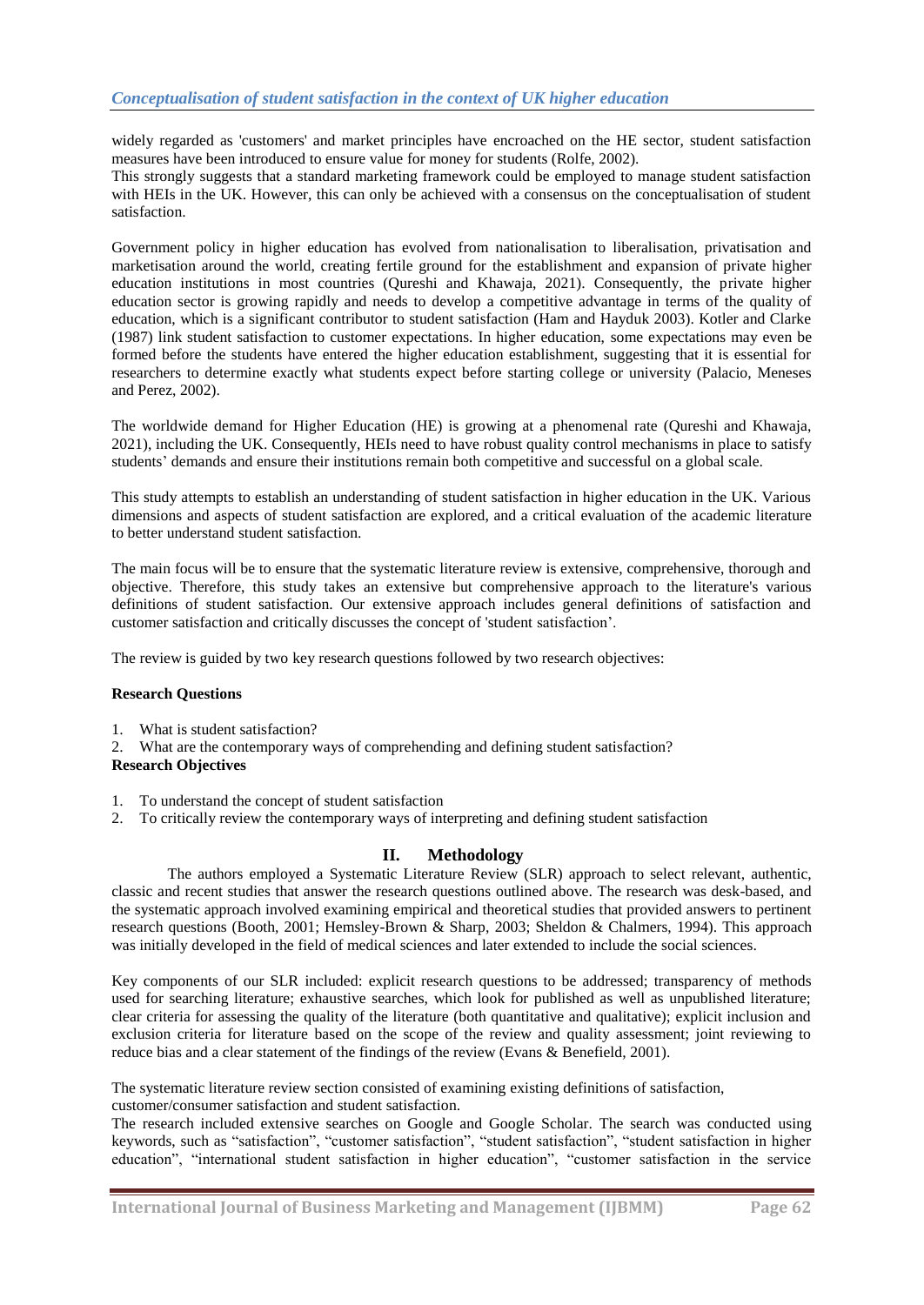industry", "private higher education and student satisfaction" and "satisfaction and dissatisfaction among students.'

The 166 papers were searched and downloaded. All the downloaded papers were then manually checked by reading the abstracts. Six articles were excluded: either doubled items or the papers were irrelevant as the main topic not addressing our research questions in any way. Hence, the complete search resulted in a list of 160 papers.



**Figure 01: Research Process**

## **III. Systematic Literature Review**

This part of the study aimed to explore the contemporary understanding of satisfaction, customer satisfaction and student satisfaction and their determinants and implications for the parties involved in the transaction, i.e. the individual and the product or service provider. First, the research looked into the building blocks of satisfaction and how they relate to customer satisfaction. Finally, it looked at student satisfaction, its parameters and what is at stake for the parties involved.

## **a. Phylogeny of Student Satisfaction**

In order to better understand the phylogeny of student satisfaction, this research uses the concept of student satisfaction, a theoretical construct originally derived from the marketing literature (Qureshi et al. 2020) and previously adapted to higher education studies. In modern marketing literature, higher education researchers coined student satisfaction as a comparable notion to customer satisfaction (Yi 1990). Therefore, It is now thought to be similar to customer satisfaction with services (Appleton-Knapp and Krentler 2006). Thus, it is self-evident that customer satisfaction theories influenced the creation and development of the idea of student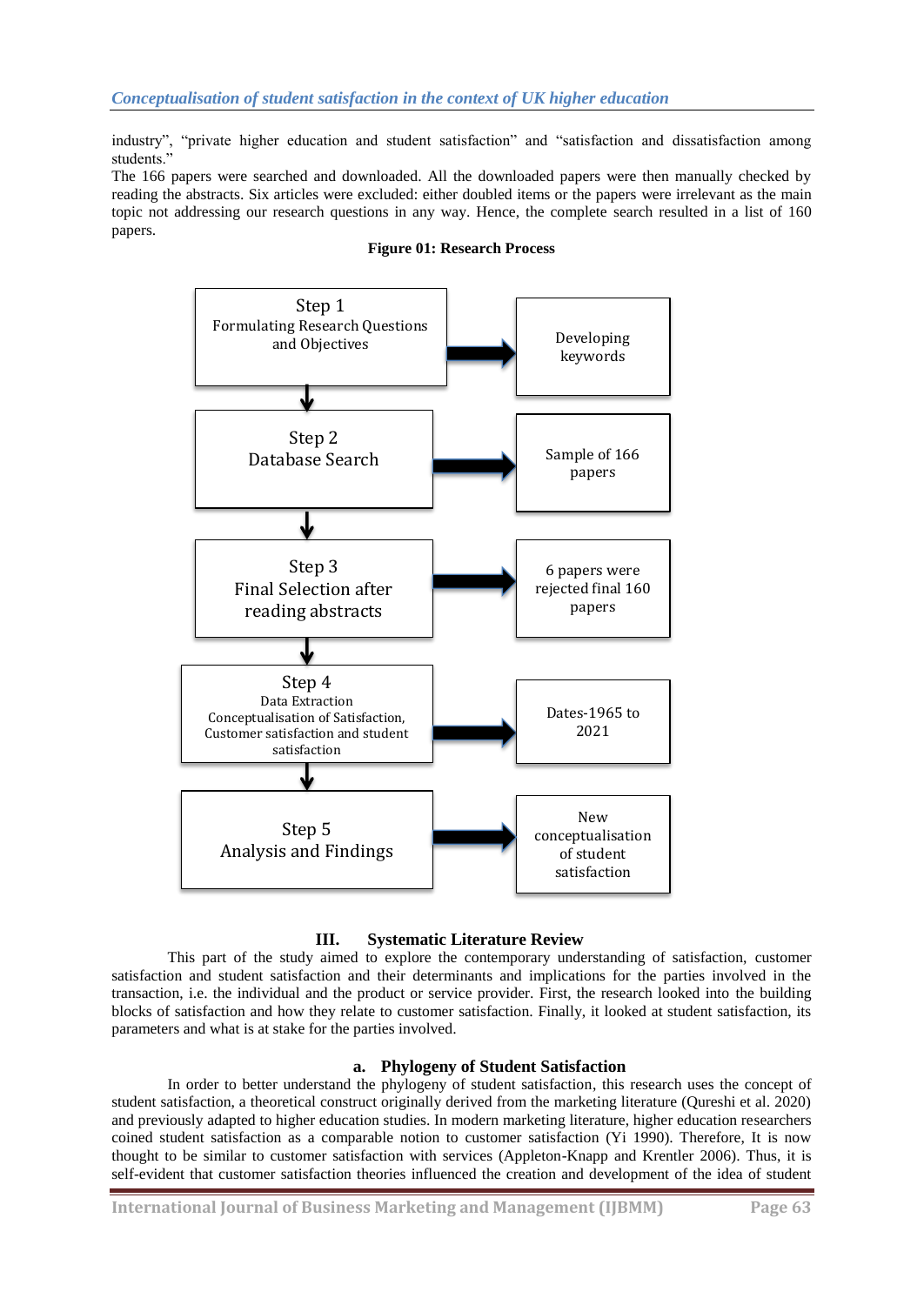satisfaction. Therefore, any interpretation of student satisfaction must be based on theoretical underpinnings from customer satisfaction literature.

Satisfaction is frequently mentioned in the literature, but its frequency of usage bears no resemblance to how well it is understood or described (Peterson and Wilson 1992; Oliver, 1997). The literature also refers to other standard social and psychological constructs, such as 'fulfilment', 'state of feeling', 'evaluation of an experience', ‗relation to expectations', etc. These concepts converge towards a construct that is essentially a feeling experienced when one instantaneously evaluates the consumption experience of a product or service in light of, and against, the expectations associated with that experience before the consumption took place. Early definitions of satisfaction evolved in the areas of job, self, life and patient satisfaction (Oliver, 1980). These definitions considered how needs were fulfilled, pleasure and displeasure experienced, and how actual and ideal consumption experience outcomes compared to one another. For example, satisfaction can be defined as an experience of the fulfilment of expected outcomes (Hon, 2002). A similar definition from Oliver (1997) is satisfaction as a perception of pleasurable fulfilment of service. However, most definitions of satisfaction fail to avoid the concept of consumption: it is claimed that satisfaction results from a favourable comparison between initial customer expectations before purchase with the evaluation of a product or service after consumption. Another similar definition based on Ivashova and Lopatinskaya's (2013) concept of satisfaction relates to customers' perceptions after experiencing a service or using a product that fulfils their initial expectations. The customers' expectations are actually standards set in their minds. For example, Olander (1977) suggested that customer satisfaction is a relative concept and is always judged in relation to a standard. Thus, satisfaction is a function of the relative level of expectations and perceived performance (Kotler and Clarke, 1987). Giese and Cote (2000) offer a more comprehensive definition that includes acquisition and consumption. Satisfaction is a summary, affective and variable intensity response centred on specific aspects of acquisition and/or consumption and takes place at the precise moment when the individual evaluates the objectives (Giese and Cote, 2000).

We have discussed a few definitions of satisfaction so far, but several attempts were made to better understand satisfaction, customer satisfaction and student satisfaction as the literature has been developing. Therefore, we will continue to examine more definitions.

Satisfaction is "an evaluation that the chosen alternative is consistent with prior beliefs concerning that alternative"(Engel and Blackwell, 1982, p 501). Choosing the best available alternative has always been a problem: the right choice among the alternatives leads to satisfaction, whereas the wrong choice leads to dissatisfaction. In the case of satisfaction, the chooser takes the credit, and in the case of dissatisfaction, the chooser takes the blame (Botti and McGill, 2006). Therefore, we can see that evaluation is the key component of satisfaction and comparing alternative options, leading to the confirmation/disconfirmation paradigm. Expectation-Disconfirmation theory (EDT) has been examined in the marketing literature for a number of years (e.g. Oliver, 1977, 1980; Santos and Boote, 2003; Diehl and Poynor, 2010) and received the widest acceptance among earlier researchers. Oliver defines satisfaction is "Final psychological state resulting from the disconfirmed expectancy related to initial consumer expectation" (1981, p. 27).

EDT has provided the theoretical basis for many large consumer satisfaction studies and includes four constructs (1) expectations; (2) performance; (3) disconfirmation; and (4) satisfaction (Caruana 2000). Dis/confirmation stems from discrepancies between prior expectations and actual performance. This conceptualisation is reflected in the definition of satisfaction by Tse and Wilton (1988) as:

*"The consumer"s response to the evaluation of the perceived discrepancy between prior expectations (or some norm of performance) and the actual performance of the product as perceived after its consumption (p. 204)".*

According to EDT, consumers compare their perception of product or service performance with a certain set of standards (expectations). Confirmation results when the perceived expectations are met, whereas disconfirmation results from a mismatch between perceived performance and standards. The disconfirmed expectations create a state of dissonance or psychological discomfort (Yi, 1990).

When applying EDT, research has shown that a unit of negative disconfirmation has a much greater effect on dissatisfaction than does a unit of positive disconfirmation on satisfaction (Anderson and Sullivan 1993; DeSarbo, Huff, Rolandelli and Choi 1994; Oliver 1999). Therefore, a positive disconfirmation maintains or increases a person's satisfaction, while a negative disconfirmation has the opposite effect (i.e. it leads to dissatisfaction). In a nutshell, confirmation and disconfirmation are expected to determine satisfaction and dissatisfaction. Although many researchers now accept this paradigm, others maintain different viewpoints with

**International Journal of Business Marketing and Management (IJBMM) Page 64**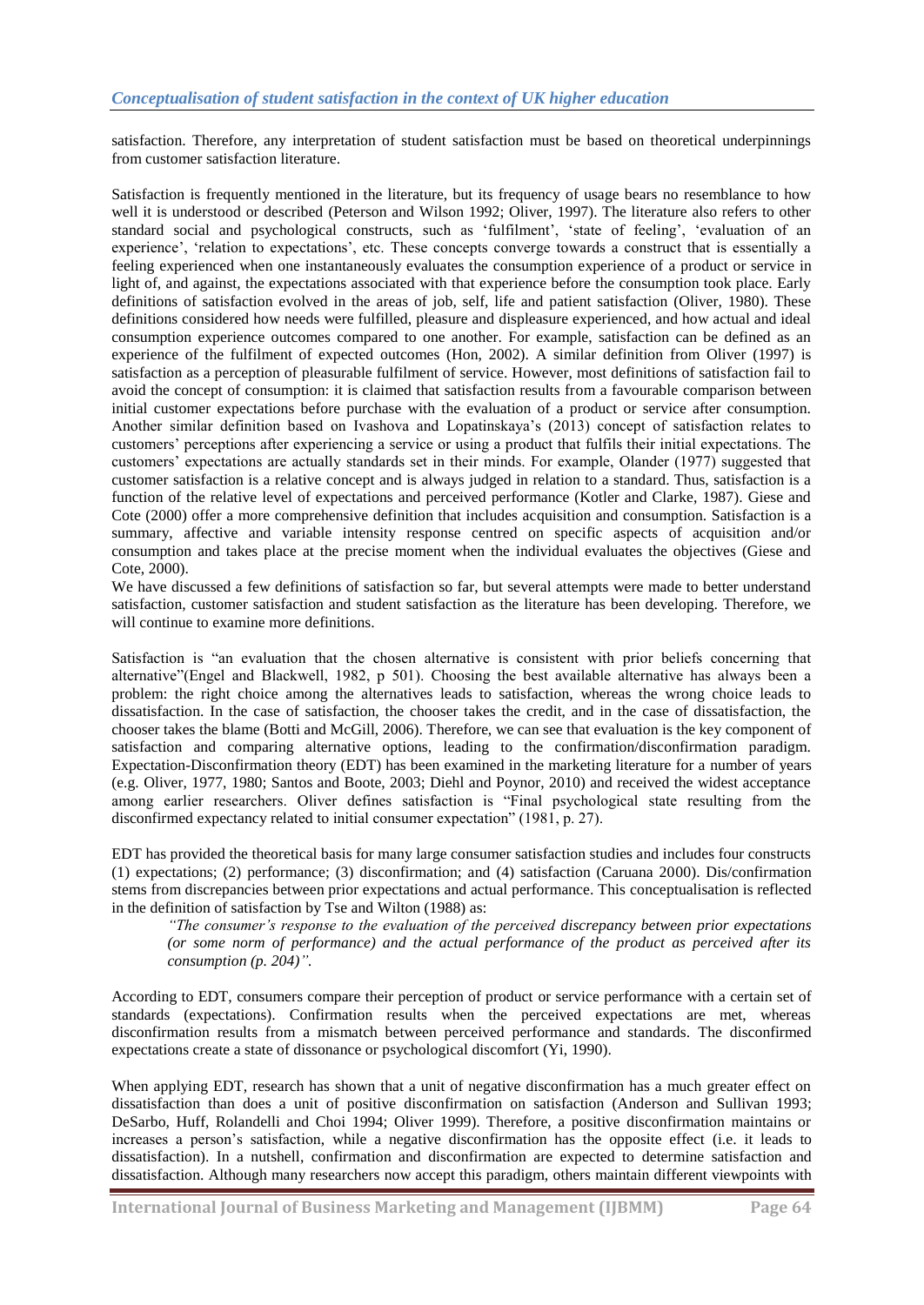regard to comparing expectations/standards and the interrelation between the critical variables of satisfaction (e.g. Oliver 1980; Cadotte, Woodruff and Jenkins 1987), suggesting a need to integrate various studies.

Furthermore, the satisfaction construct is "an inherently unstable and temporary mental state" (Reichheld, 1996; p.59) and is an active, dynamic process, with a strong social dimension, which is context-dependent and invariably intertwined with life satisfaction and the quality of life itself (Fournier and Mick, 1999).

We examined both classic and contemporary definitions of satisfaction. For example, Cardozo (1965) argues that the concept of customer satisfaction is an outcome of important marketing activity. Therefore, it holds a central position in the marketing literature.

According to Hunt (1977), satisfaction is a feeling, or an (emotional) evaluation, that the customer experience should at least be as good as expected and suggests that "satisfaction is a consumer's post-purchase evaluation of the overall service experience (process and outcome). It is an affective (emotional) state of feeling in which the consumer's needs, desires and expectations during the course of the service experiences have been met or exceeded" (P.459).

Oliver and Richard (1980) attempted to define satisfaction along similar lines but explained it in the form of an equation. Thus, "satisfaction is a post-choice evaluation judgment concerning a specific purchase decision, which can be expressed as: *satisfaction = perception of performance – expectations* (p.482). For Zeithaml et al. (1990), satisfaction is "an overall judgment, perception or attitude on the superiority of service". Their definition highlights the discrepancy between a customer's expectations and their actual experience/s of as a customer. Oliver (1981) also links satisfaction with the consumer's prior feelings of acquiring a product or service.

The marketing literature also provides two different conceptualisations of the satisfaction construct: "transaction specific satisfaction" and "cumulative satisfaction". Transaction specific satisfaction is a "post-choice evaluative judgment of a specific purchase occasion", while cumulative satisfaction relates to an overall evaluation based on the total consumption experience over time (Jones & Suh, 2000; Shankar et al., 2003; Vilares & Coelho, 2003).

At this point in the discussion, we can summarise the core aspects of the construct of satisfaction as follows:

- It is an evaluation of perceived discrepancy between expectations and actual experience of consumption.
- It is the right choice among alternatives.
- It is a cognitive feeling, judgment or an experience.
- It is post-purchase.
- It is a state of mind measured either at one particular point in time or as part of the overall experience.
- It can be viewed either in the context of a particular transaction or as part of a more prolonged overall experience of consumption.

Despite various commonalities between satisfaction and customer satisfaction, as we will see when we examine the concept of student satisfaction, the construct within a business domain deserves particular attention. This is due to the nature of the relationship and individual as well as shared interests between the parties involved. The business has control over its offering and, arguably, how it affects customer satisfaction. The consequences of any alterations in offerings could have far-reaching consequences on both sides, the consumer and, more importantly, the business with the product or service being offered. Businesses also operate within constraints defined by the environment and have limited resources, which further justifies paying particular attention to customer satisfaction.

Howard and Sheth (1969) were the first to apply the concept of satisfaction to consumer theory, and, since then, many researchers have attempted to define customer satisfaction. Hunt's (1977) contemporaries, such as Day (1977), Hempel (1977) and Miller (1977), also attempted to define customer satisfaction. According to Day (1977), it is a recognition and evaluation of the difference before and after the consumption. Hempel's (1977) emphasis was on the fulfilment of expectations, focusing on expectations and actual results. At the same time, Miller (1977) stated that a significant gap leads to dissatisfaction, whereas a smaller one leads to satisfaction. Oliver (1981) suggested that customer satisfaction assessed the surprise inherent in product acquisition and/or consumption experience, defining it as "the summary psychological state resulting when the emotion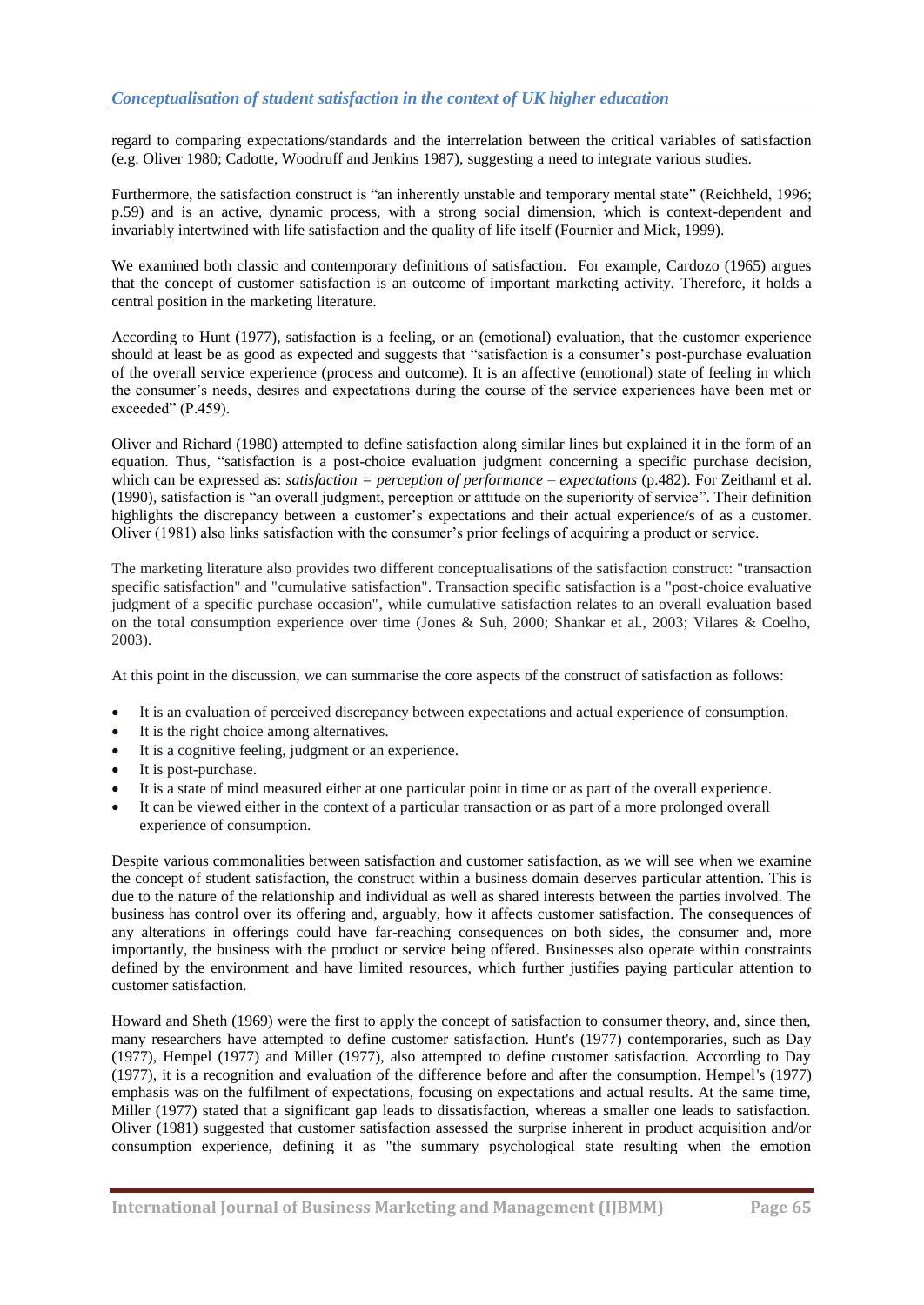surrounding disconfirmed expectations is coupled with the consumer's prior feelings about consumption experiences" (p.27).

According to Westbrook and Oliver, satisfaction is "Subsequent evaluative opinion of choice relative to specific purchase" (1991, p. 84). Fornell (1992) considers satisfaction as an overall evaluation after purchase. The former definition focuses on choice, while the latter focuses on post-purchase evaluation. More recently, numerous researchers have attempted to develop a consensual definition of the construct (Giese and Cote, 2000). Customer satisfaction was traditionally conceptualised as a cognitive construct (Westbrook, 1987; Tse 1988), but others argue that customer satisfaction is involved in customers' affective responses (Yi, 1990). Some researchers recommend viewing customer satisfaction as the response to an evaluative process (Giese and Cote, 2000). For example, "Evaluative or cognitive opinion, which analyses whether the product represents a satisfactory or poor result for its end users" (Swan, Trawick, and Carroll 1982, p. 17). Another similar definition is "Impression after the evaluation of use of the product or service" (Cadotte, Woodruff, and Jenkins1987, p. 305). "[Product satisfaction] is an attitude - like post-consumption evaluative judgment" (Mano and Oliver 1993, p. 454).

Brown and Scot (2009) consider satisfaction as the post consumption experience:

*"Economists sometimes make a distinction between "search goods" and "experience goods", the difference being that the customer can only judge the quality of experience goods after purchase, as they are consumed. But higher education is actually a "post-experience good", the effects of which may not be discoverable until well afterwards" (P.5-6)*

Hunt (1977) suggests that any measure of customer satisfaction should be isolated from the consumption experience itself, as evident in the following definition:

"The evaluation rendered that the [consumption] experience was at least as good as it was supposed to be" Hunt (p.459).

According to these definitions, customer satisfaction is viewed as a summary of emotional and cognitive responses (Rust and Oliver, 1994) that pertain to a particular focus (expectations, product/service, or consumption experience) and occur at a particular time (after consumption, after choice, or accumulative experiences) (Giese and Cote, 2000).

A business that can maintain customer satisfaction benefits from customer retention and, hence, the likelihood of continued revenue stream from the customer. A direct correlation between customer satisfaction and repeat business has not been established, although it is evident that customer satisfaction results in customer retention ("Customer Loyalty" [Rai & Srivastav,](http://www.bookdepository.com/author/Rai-Srivastav) 2014). Customer satisfaction, therefore, involves the perceived quality of a product or service and the customer's expectations associated with it prior to consumption.

#### **Figure 02: Phylogeny of Student Satisfaction**

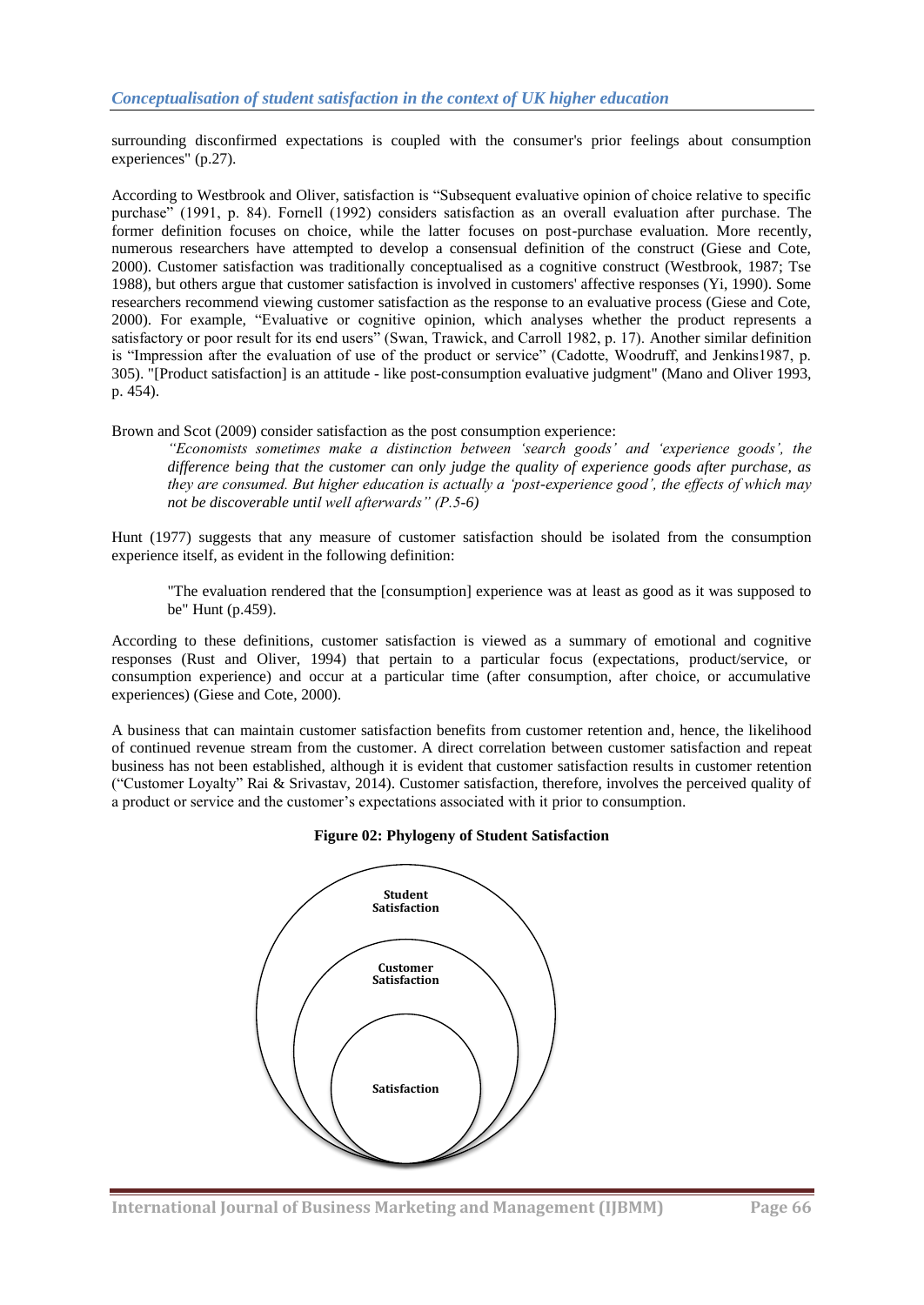To sum up the discussion so far, customer satisfaction is generally viewed as a feeling or affect, resulting from one's immediate or prior experience with a product or service. (Yuen, Cheng and Chan, 2019).

Within the context of higher education, student satisfaction is the main focus of this study. Given the growing emphasis on student satisfaction in UK Higher Education, it is now even more important for key stakeholders to be cognizant of the term.

As we mentioned earlier, students are essentially the customers of an institution of higher education, and the institutions are essentially a service industry. We, therefore, propose, albeit with some reservations, that it is justified to attempt to understand student satisfaction within the framework of general marketing practices. We also noted earlier that many researchers now advocate a customer and market-driven approach to higher education in order for colleges and universities to develop more successful relationships with their 'customers' (the students).

We shall now explore the various dimensions of student satisfaction to understand better the construct and how it differs from customer satisfaction.

## **b. Conceptualising Student Satisfaction**

Garcia-Aracil notes a distinct 'absence of a consensus on the definition of satisfaction as a concept' (2009, p.2). Therefore, it is not easy to conceptualise and define the concept. However, student satisfaction appears to reflect a student's assessment of the services provided by an educational institution (Wiers-Jenssen, Stensaker and Grogaard, 2002). In a similar way, Petruzellis et al. (2006) view student satisfaction as resulting from students' assessment of a service based on comparing their perceptions and expectations of service delivery. Both definitions have the commonality of service quality assessment; however, Petruzellis' (2006) description compares perceived expectations with the actual outcome.

The concept of student satisfaction seems to have originated in marketing studies (Qureshi et al. 2020). It has been referred to as a dynamic, complex and continually changing construct, primarily because of repeated interactions (Elliott and Shin, 2002) and many influencing factors (Hanssen and Solvoll, 2015).

The focus of student satisfaction was initially confined to one programme of study and institution. For example, Hatcher et al. (1992) and Danielson (1998) refer that student satisfaction as the attraction, pride, or positive feelings students develop towards a programme or an institution.

Brown et al. (1998) developed a similar conceptualisation of student satisfaction in terms of students' evaluation of the quality of the course and other curriculum-related factors. Hon (2002) refers to student satisfaction as an experience of the fulfilment of an expected outcome.

Elliott and Shin's (2002) definition is the most-widely used in the contemporary literature:

[...] *the favourability of a student's subjective evaluation of the various outcomes and experiences associated with education. Student satisfaction is being shaped continually by repeated experiences in campus life.(p.198)* 

According to the above definition, satisfaction represents the overall perception and experience of the service. Thus, this holistic perception is often explained by the multidimensionality of service attributes (Duque 2014; Mansori, Vaz, and Ismail 2014).

Borden (1995), in addition to Elliot and Shin (2002), concur that student satisfaction is linked to the association between student priorities and the campus environment. Finally, Telford and Masson (2005) note that satisfaction with higher educational institutions can be a measure of the effectiveness of the providers themselves.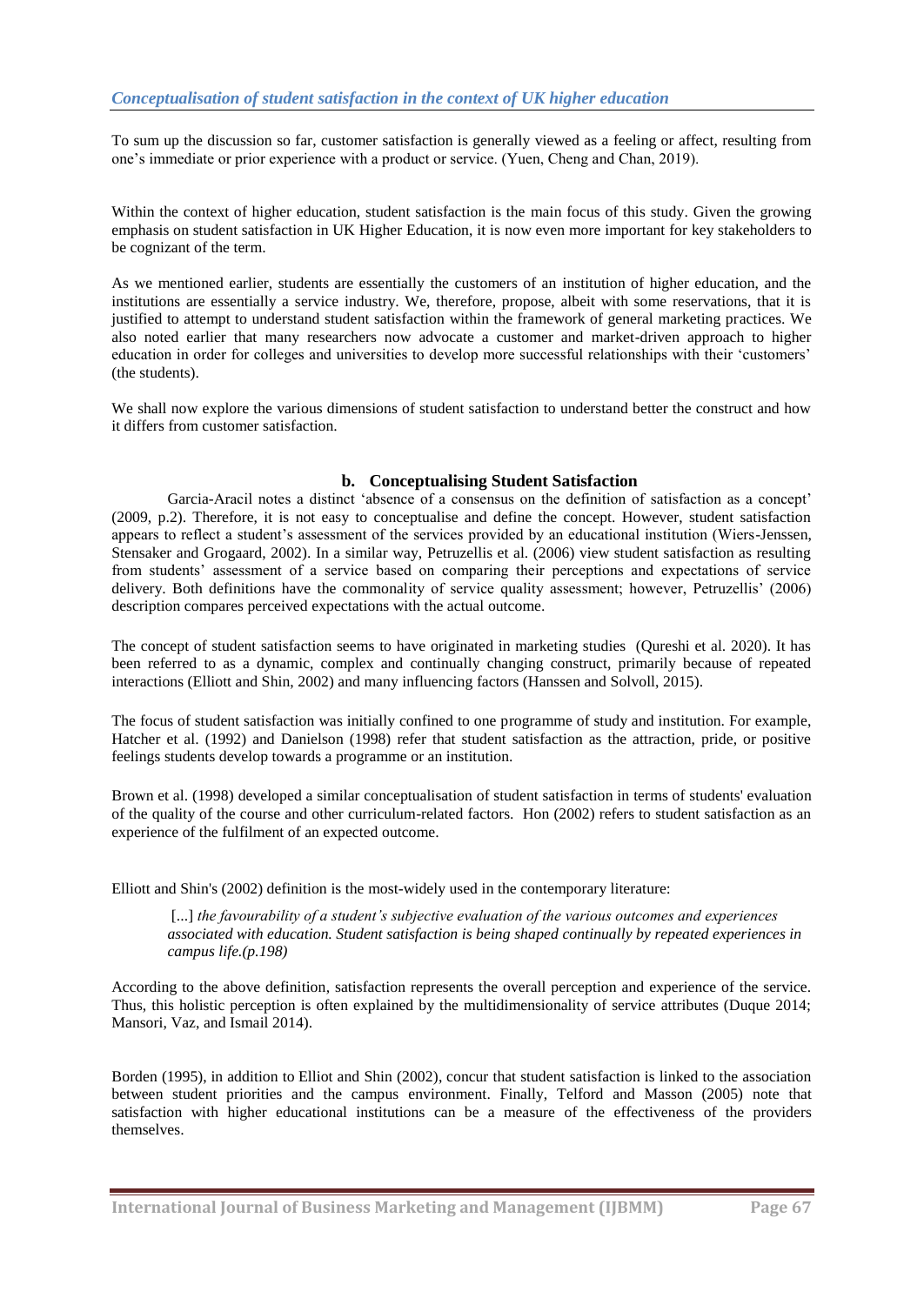Moreover, Mazzarol (2017) claims that student satisfaction is an attitude that only lasts for a short period of time.

Sweeney and Ingram (2001) define student satisfaction as, *"the perception of enjoyment and accomplishment in the learning environment"* (p.57).

However, it is also important to acknowledge the ongoing debate about the relative importance of each experience type leading to satisfaction and dissatisfaction. For example, Stukalina defines student satisfaction as:

―An outcome of the expectations and experiences of the subject, study course, or study programme as a requisite element of the integrated educational environment" (2012, p.92).

This definition emphasises that students' evaluations of service derive from several different factors. Indeed, in order to understand and appreciate the complexity of the learning experience, it is vital to understand the myriad of different factors that contribute to student satisfaction. As Bianchi states, both the core (teaching and learning) and peripheral (accommodation, facilities, social life, etc.) services of a university are "directly related to overall service quality and customer satisfaction" (2013, p.397). However, some authors emphasise the purely academic aspects of student satisfaction.

Over the last few decades, numerous studies have endeavoured to establish why some students are more satisfied than others, and efforts have been made to identify the various determinants of student satisfaction. Many factors appear to influence student satisfaction in different categories; the most prominent are personal and institutional factors (Appleton-Knapp & Krentler, 2006).

For example, such as gender, temperament, preferred learning style (Stokes 2003), some demographic factors such as age, gender, ethnic origin and level of education (Marzo-Navarro et al. 2005), age, employment (Fredericksen, Shea, Picket 2000, Bordean and Sonea, 2018) and grade point average (Porter and Umbach 2001) and institutional factors cover quality of instructions, promptness of the instructor's feedback, clarity of expectation, teaching style (Appleton-Knapp & Krentler, 2006). Aldridge and Rowley (1998) split factors into two broad categories: (1) factors associated with teaching and learning and (2) factors associated with the overall student experience. Initially, researchers were solely interested in the former category (Browne et al., 1998; Franklin and Knight, 1995). However, more recently, increasing importance has been placed on the totality of the student experience (Brown and Mazzarol, 2009; Delaney, 2005; Kuh and Hu, 2001).

This paradigm shift is due to the fact that teaching and learning cannot be separated from all the other services and experiences the student encounters. Moreover, knowing and understanding all the factors that may impact student satisfaction creates a far richer and more valuable resource for future management interventions. Therefore, some authors have attempted to define student satisfaction within this context. For example, according to Parahoo et al., the following six elements can influence student satisfaction when viewing the academic experience as a whole:

- (1) University reputation,
- (2) Faculty academic competence,
- (3) Faculty communications,
- (4) Interactions among students,
- (5) Student interactions with admin and IT staff, and
- (6) Service quality of electronic communications (2013, pp.147-149).

The literature recognises that student satisfaction is a holistic evaluation of one's 'student experience'; it is not confined to academic factors alone, such as 'teaching quality' and 'perceived faculty competence' (Parahoo et al., 2013; Xiao and Wilkins, 2015). This is best encapsulated by Alves and Raposo (2009), who argue that

―the dimensions [of student satisfaction] found practically cover the whole educational product, as well as the way it is provided"  $(2009, p.204)$ .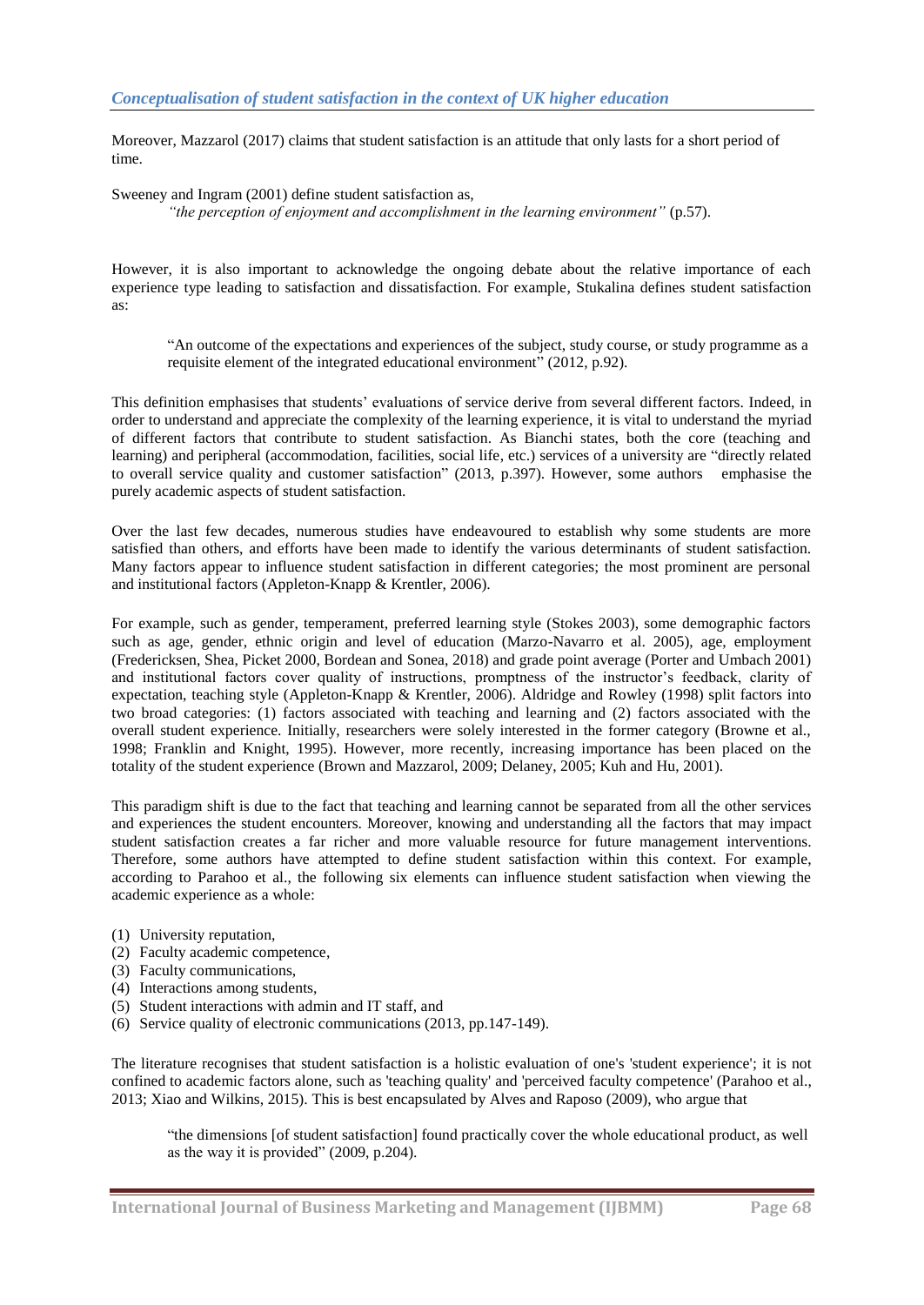Other authors (e.g. Alridge and Rowley, 1998; Athiyaman, 1997; and Wiers-Jenssen et al., 2002) agree that perception and measuring student satisfaction links to a set of pointers that comprises a student's life, and this includes two loosely related categories, evaluating teaching and learning and also looking into total student experiences.

Elliot and Shin (2002) attempted to cover these two categories by citing the student satisfaction inventory developed by Noel-Levitz, which identified the following dimensions of perceived importance and satisfaction: effectiveness of academic advice; campus climate; campus life; campus support services; concern for the individual; instructional effectiveness; effectiveness of recruitment and financial aid; effectiveness of registration; campus safety and security; service excellence, and student-centeredness.

Students' evaluations of their (dis)satisfaction with their higher education were once thought to be the result of a careful evaluation of their good and negative experiences as well as a retrospective comparison between their present judgments of service quality and their initial expectations (Baldwin and James, 2000; Vuori, 2013).

The fact that 'student satisfaction' is inextricably tied to other concepts, such as 'the student experience', 'employability,' and 'service quality,' makes it even more difficult to define and conceptualise.

Students' expectations of higher education are frequently linked to achieving a good degree classification – increasingly, an upper second or first – in order to benefit from the so-called 'college premium,' which improves their employability and earnings (Walker and Zhu, 2008, p.695; Mark, 2013).

Students may become more passive due to this economic focus, expecting their HEI to offer them a degree since they paid for it (Rolfe, 2002; Blackmore, 2009; Bates and Kaye, 2014); an exchange has occurred. Molesworth et al. describe this potentially odious effect of the student satisfaction agenda and state that 'the current HE market discourse promotes a mode of existence where students seek to "have a degree" rather than "be learners"(2009, p.277).

Academic attributes (such as 'teaching quality') are crucial to students' overall satisfaction evaluation. However, the contemporary literature also highlights the importance of social, physical, spiritual and emotional factors (Elliott and Shin, 2002). It is influenced by various characteristics of individual students and institutions (Thomas and Galambos, 2004). Wiers-Jenssen et al. (2002) term this as an overall response not limited to the learning experience of a student. Understanding and measuring student satisfaction is, therefore, a very complex exercise. Due to the dynamic nature of the demographic characteristics of students and technological developments, it is becoming increasingly difficult to understand and evaluate student satisfaction (Couper, 2013). Highly motivated students are more challenging to satisfy due to their higher expectations. It has also been widely reported that millennial students are notoriously harder to teach than previous generations, which only adds to the difficulty in understanding how they view satisfaction (Twenge, 2009).

Furthermore, student perceptions of satisfaction vary over time, particularly once they have graduated and moved on to the next stage of their lives. Studies in several countries and numerous industries have found that the biggest regret among recent graduates about their university education is that they did not acquire sufficient soft skills to complement their more technical abilities (Andrews & Higson, 2008). While they may have been satisfied with the level and quality of learning as perceived during the course, they found sources of dissatisfaction they had previously ignored once engaged in professional activities. Therefore, post-graduation studies of satisfaction may provide some of the most illuminating insights into the topic. However, because these take place several years after the participants first entered the university system, they are not reliable guides to, for example, the typical undergraduate conception of satisfaction.

Student satisfaction has also been linked to student productivity and is even believed to have long-term implications for one's life, which adds yet further complexity to the topic. Studies from various countries show that satisfied students will lead more productive lives while still at the undergraduate level (Cotton, Dollard & de Jonge, 2002). Other studies have suggested that students who are satisfied with their undergraduate education are more successful in post-graduate study than their less satisfied peers (Ostergaard & Kristensen, 2005). Additionally, large-scale European studies have shown that satisfied students are better able to enter and compete in the global workplace (Vaastra & De Vries, 2007). As such, satisfaction matters both before *and after* graduation; it affects both current and future quality of life and has an impact at a national level.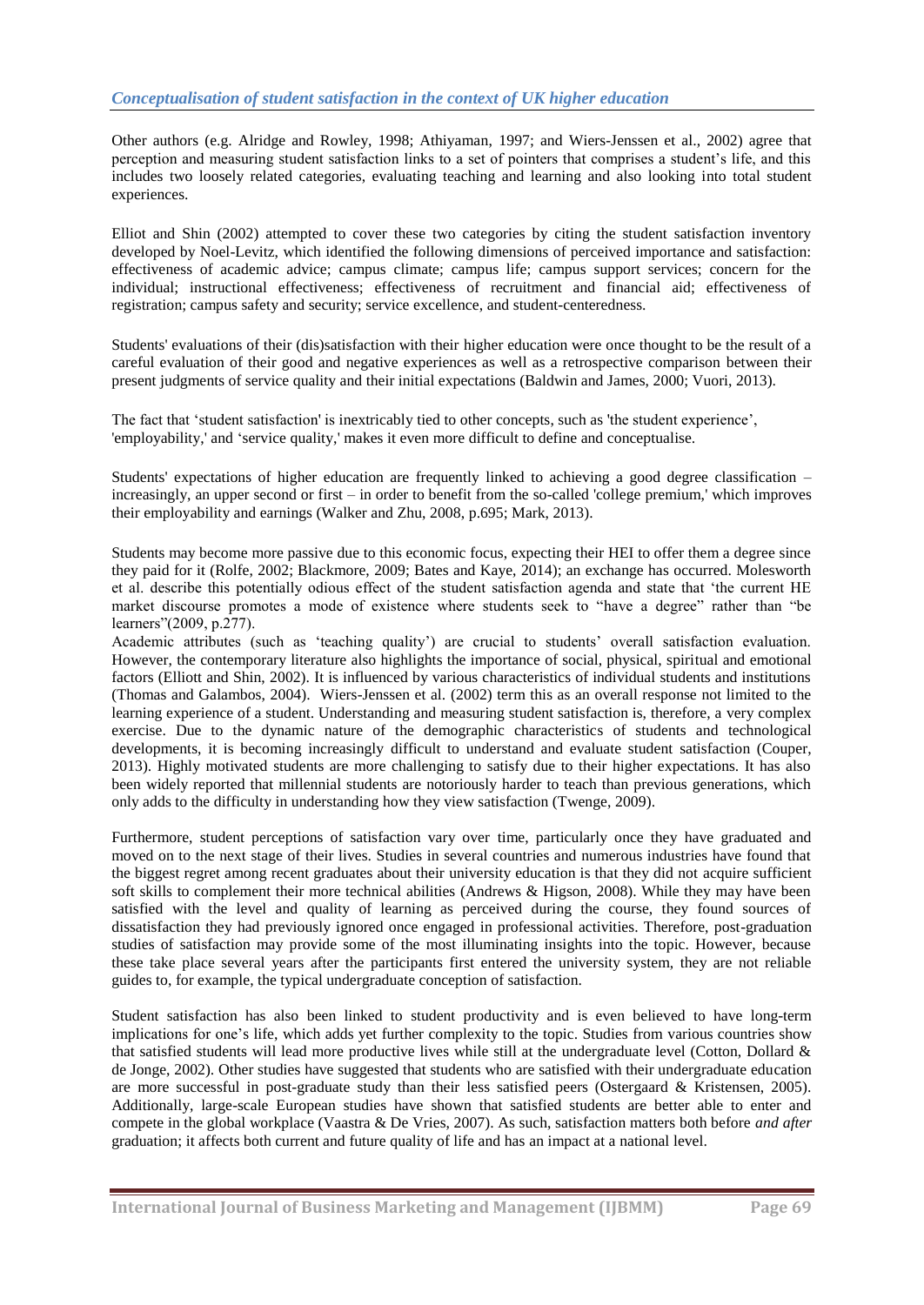Although student satisfaction has been treated under the umbrella of customer satisfaction for both analytical and practical purposes, some authors address several elements of student satisfaction alone. Since it is a complex construct with various antecedents, these are not the same as those found in customer satisfaction models (Elliott and Shin, 2002).

For many students, "the process of studying not only represents [the] acquisition of certain skills and theoretical knowledge; it is also related to personal growth and social development" (Wiers-Jenssen et al., 2002:p185). By shifting the focus towards the course content, the subject quality will be one of the highest priorities (Scott, 1999). According to Elliott and Shin (2002:198), "a university's product is more than its academic programme. It is the sum of the student's academic, social, physical, and even spiritual experiences."

Furthermore, satisfaction is positively influenced when there is a favourable perception of the quality (Anderson, Fornell and Lehmann, 1994). Finaly-Neumann (1994) asserts that dominant predictors of instructional satisfaction include clarity of instructional tasks, professor feedback and identity of instructional tasks. Higher education involves the adjustment to new academic and social environments. The demands of these new environments can create stressors that may put a strain on interpersonal relationships, undermine selfesteem and jeopardise academic performance (Khawaja and Dempsey, 2008). Such demands are often more complex for international students, who also have to adapt to a new culture, language and academic and social environment (Mori, 2000).

When reviewing the literature on student satisfaction, some authors also support both social and academic dimensions. For example, Wiers-Jenssen et al. (2002) underline some reasons to be cautious when applying the concept of satisfaction to the realm of higher education. Due to the theoretical discussion, satisfaction is explained in different ways; feelings and emotions are not completely taken into account as variables in the satisfaction process (Wirtz and Bateson, 1999). There is a difference between institutions and subject fields concerning the most important student satisfaction factors (Wiers-Jenssen et al., 2002). They found that these factors are close to teaching and social climate. In other words, students "require experience with the product to determine how satisfied they are with it; and it is based not only on current experience but also all past experience, as well as future or anticipated experiences" (Anderson, Fornell and Lehmann, 1994:54-55).

Besides academic quality, Wiers-Jenssen et al. (2002) assert that the quality of university support facilities is very important in achieving student satisfaction. Their study examined how overall student satisfaction in Norway could be broken down into smaller component parts, referring to broader aspects of the student learning experience:

- 1. Quality of teaching (academic and pedagogic).
- 2. Quality of supervision and feedback from academic staff.
- 3. Composition, content and relevance of curriculum.
- 4. Balance between different forms of organised teaching activities and self-tuition.
- 5. Quality of support facilities.
- 6. Quality of physical infrastructure
- 7. Quality and access to leisure activities.
- 8. Social climate.

Guolla (1999:88) goes further and states that "a student's satisfaction may be influenced by poor classroom facilities of which an instructor may have limited resources to change". In this way, the campus environment can be seen as a web of related happenings that influence student satisfaction (Elliott and Shin, 2002). Therefore, it is necessary to enhance "the perceived value by providing services or service attributes not provided by the competition" (Claycomb and Martin, 2001:391). Wiers-Jenssen et al. (2002) found that smaller institutions have more satisfied students than larger institutions, and different environments within the same institution can have different influences on students.

As we mentioned above, the literature on student satisfaction and student perceptions of the academic experience is very complex. Our analysis has revealed two main schools of thought, focusing on the academic and social sides. Regardless of which approach they support, researchers mention the factors that can affect students' satisfaction with their university or college. Many authors underline the importance of the same factors. For example, Harvey (1995) and Hill (1995) both mention library and accommodation services, course content, quality of teaching , catering services, academic workload, and so on. As we mentioned previously, the construct of student satisfaction is dynamic, complex and continuously changing.. Since the introduction of tuition fees, the student satisfaction theoretical framework has drawn on cost-expectation-satisfaction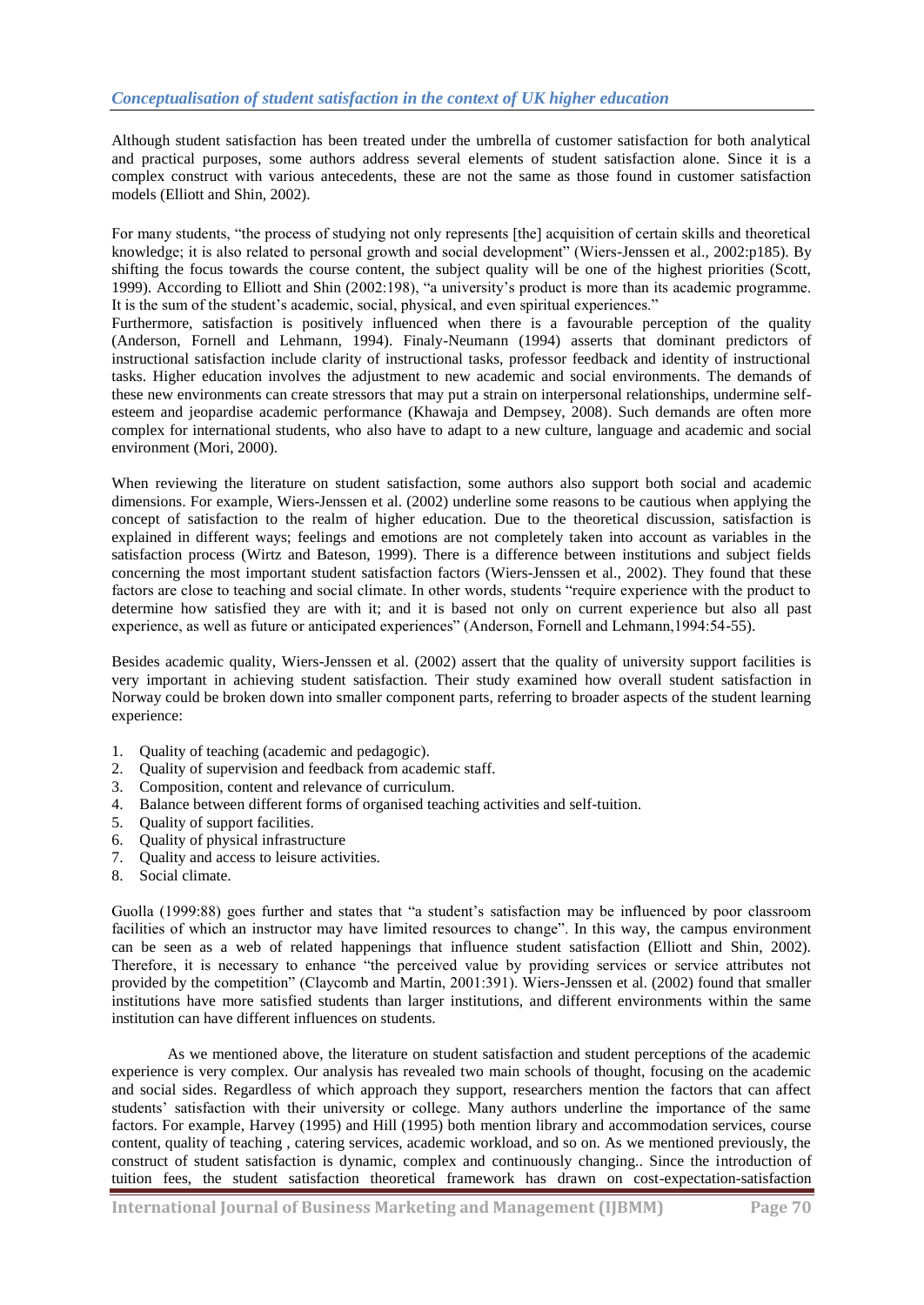Т

assessment and expectations of employability after graduation (Khan and Hemsley-Brown, 2021). Employability after graduation has become a priority for students. Therefore, many students enter HEIs with perceived employability skills (Bordean and Sonea, 2018) and greater expectations about their graduate job; as a result, it has become a strategic direction (Smith et al., 2018). Consequently, the employability factor cannot be ignored in the student satisfaction construct.

Having established the importance of student satisfaction and its benefits to both the organisation and the individual, it is of paramount importance to identify a solid methodology to measure student satisfaction.

(For a comparative analysis on various types of satisfaction see "Satisfaction, Customer Satisfaction and Student Satisfaction overview

| Author(s)                    | <b>Conceptual Definition</b>                                                                                                                                  |  |
|------------------------------|---------------------------------------------------------------------------------------------------------------------------------------------------------------|--|
| Hunt, (1977)                 | "Satisfaction is a consumer's post-purchase evaluation of the overall service                                                                                 |  |
|                              | experience (process and outcome). It is an affective (emotional) state of feeling                                                                             |  |
|                              | reaction in which the consumer's needs, desires and expectations during the course of                                                                         |  |
|                              | the service experiences have been met or exceeded"                                                                                                            |  |
| Zeithaml et al.              | Satisfaction as an overall judgment, perception or attitude on the superiority of                                                                             |  |
| (1990)                       | service. The judgment is based on the discrepancy between expectations and actual                                                                             |  |
|                              | experience/s of the customer                                                                                                                                  |  |
| Oliver (1997)                | Satisfaction is a perception of pleasurable fulfilment of a service                                                                                           |  |
| Oliver (1997)                | Satisfaction is a judgment following a consumption experience - it is the consumer's                                                                          |  |
|                              | judgment that a product provided (or is providing) a pleasurable level of                                                                                     |  |
|                              | consumption-related fulfilment                                                                                                                                |  |
| Giese and Cote               | Satisfaction is a summary, affective and variable intensity response centred on                                                                               |  |
| (2000)                       | specific aspects of acquisition and/or consumption and which takes place at the<br>precise moment when the individual evaluates the objectives                |  |
|                              |                                                                                                                                                               |  |
| Hon (2002)<br>Rad, &         | Satisfaction can be defined as the fulfilment of expected outcomes<br>A person will be satisfied when he /she achieves the expectations, hence it is a wilful |  |
| Yarmohammadian               | accomplishment, which results in one's contentment                                                                                                            |  |
| (2006)                       |                                                                                                                                                               |  |
| Appleton-Knapp               | Satisfaction results when a customer's expectations are met (or confirmed), and                                                                               |  |
| and Krentler, 2006;          | dissatisfaction may occur when expectations are disconfirmed                                                                                                  |  |
| Alves and Raposo             |                                                                                                                                                               |  |
| (2009)                       |                                                                                                                                                               |  |
| Kotler & Keller,             | Satisfaction refers to the feeling of pleasure or disappointment resulting from                                                                               |  |
| (2006 and 2012)              | comparing perceived performance in relation to the expectation                                                                                                |  |
|                              |                                                                                                                                                               |  |
|                              | Kotler and Keller (2012) defined customer satisfaction as the reflection of "a<br>person's judgement of a product's perceived performance in relationship to  |  |
|                              | expectations" (p. 32).                                                                                                                                        |  |
| Ilyas & Arif                 | It is a state felt by a person who has experienced performance or an outcome that has                                                                         |  |
| (2013).                      | fulfilled his/her expectations                                                                                                                                |  |
| Saif (2014)                  | Satisfaction is a feeling of happiness obtained when a person fulfilled his or her                                                                            |  |
|                              | needs and desires                                                                                                                                             |  |
| Mukhtar, Anwar,              | It is a function of a relative level of expectation connected with a person's perception                                                                      |  |
| Ahmed, & Baloch.             |                                                                                                                                                               |  |
| (2015)                       |                                                                                                                                                               |  |
| <b>Customer Satisfaction</b> |                                                                                                                                                               |  |
| Howard and Sheth             | Customer satisfaction is a cognitive state, which the consumer experiences between                                                                            |  |
| (1969)                       | the sacrifice for buying the product or service and rewards.                                                                                                  |  |
| Day (1977)                   | Customer satisfaction is a reaction to recognise and evaluate the differences before                                                                          |  |

**Table 01: Overview of Satisfaction, Customer Satisfaction and Student Satisfaction Satisfaction**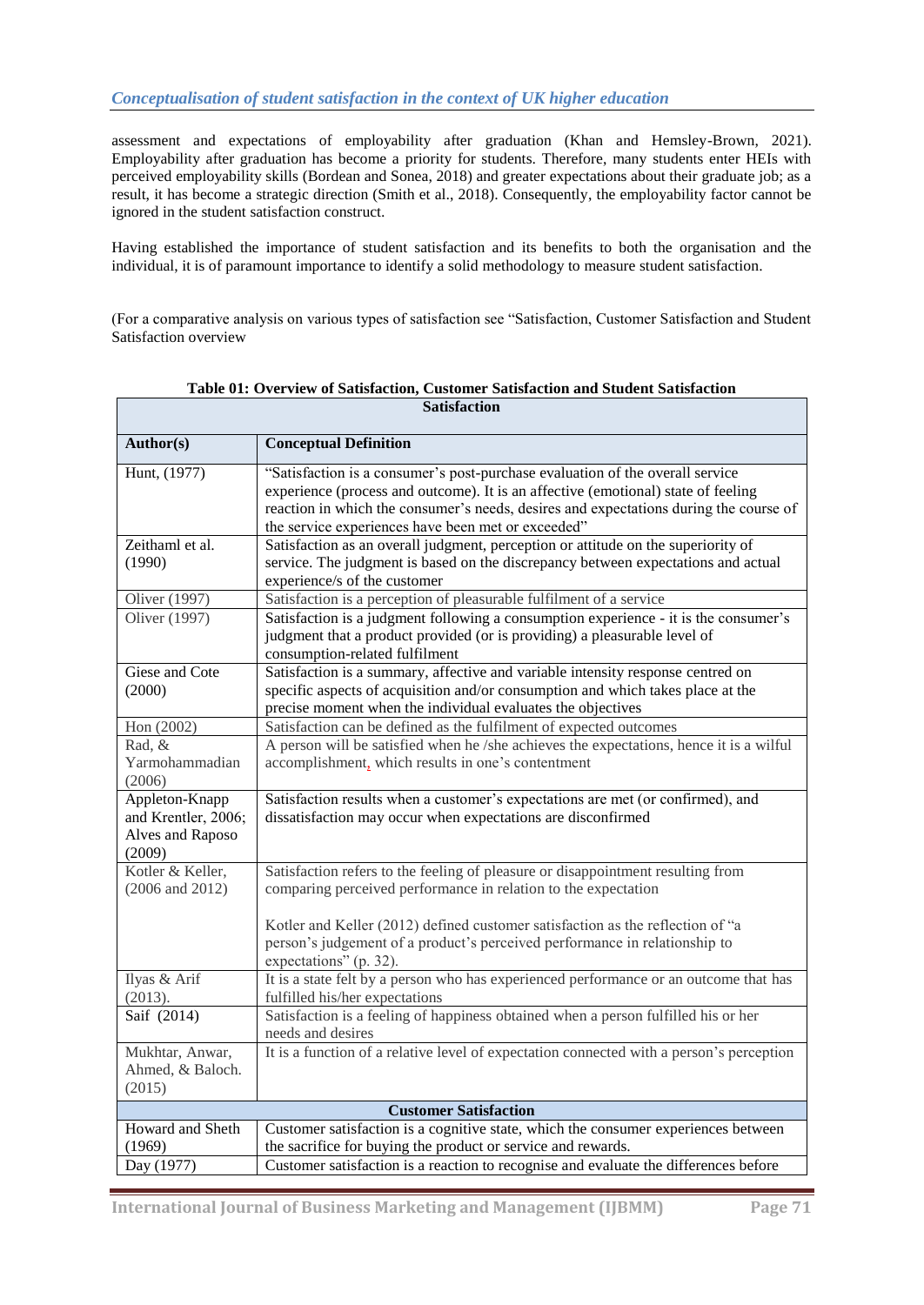|                      | and after consumption.                                                                  |
|----------------------|-----------------------------------------------------------------------------------------|
| Hempel (1977)        | Customer satisfaction reflects the consistency between expected and real results,       |
|                      | which depends on the level of fulfilment expected by customers                          |
| Oliver (1981)        | Customer satisfaction is the evaluation of surprising caused by the product acquired    |
|                      | and consumptive experiences. Essentially, it is a summarised mindset related            |
|                      | to/associated with expected disconfirmation feelings accompanied with previous          |
|                      | consumption experiences.                                                                |
| Tse (1988)           | Customer satisfaction is a kind of evaluation that is the cognitive difference between  |
|                      | prior expectations and cognitive performances                                           |
| Yi (1990)            | Customer satisfaction is involved in customers' affective responses                     |
| Halstead, Hartman,   | A transaction specific affective resulting from the customer's comparison of product    |
| and Schmidt (1994)   | performance to some pre-purchase standard                                               |
| Kotler (2000)        | Person's feeling of pleasure or disappointment, which resulted from comparing a         |
|                      | product's perceived performance or outcome against his/her expectations                 |
| Petruzzellis,        | Customers will be satisfied when the level of the product or service/s meets their      |
| D'Uggento, $\&$      | expectations                                                                            |
| Romanazzi (2006).    |                                                                                         |
|                      | <b>Student Satisfaction</b>                                                             |
| Stone and            | The concept of customer satisfaction should be modified for use in educational          |
| Thomson (1987)       | contexts                                                                                |
| Zeithaml (1988)      | Student satisfaction is the result and outcome of an educational system                 |
| Hatcher et al.,      | Student satisfaction is the attraction, pride or positive feelings students develop     |
| (1992)               | towards a programme or an institution                                                   |
| Elliot and Healy     | Student satisfaction is a short-term attitude that results from the evaluation of their |
| (2001)               | experience with the education services rendered                                         |
| Sweeney and          | Student satisfaction refers to the perception of enjoyment as well as a sense of        |
| Ingram $(2001)$      | accomplishment associated with the learning environment.                                |
| Elliott, & Shin,     | Student satisfaction as students' disposition by subjective evaluation of educational   |
| (2002)               | outcomes and experience.                                                                |
| Wiers-Jenssen,       | Students' assessments of the services provided by universities and colleges.            |
| Stensaker and        |                                                                                         |
| Grogaard (2002)      |                                                                                         |
| Carey, Cambiano,     | Level of experience during the study period                                             |
| & De Vore (2002)     |                                                                                         |
|                      |                                                                                         |
| Hon (2002)           | Relates student satisfaction to an experience of fulfilment of an expected outcome.     |
| Navarro et al.,      | View student satisfaction as the final state of the psychological process               |
| (2005a, b)           |                                                                                         |
| Telford and          | Satisfaction with higher educational institutions can be a measure of effectiveness of  |
| <b>Masson</b> (2005) | the providers                                                                           |
| Mai (2005)           | Student satisfaction as an overall feeling or associated with the elements of the       |
|                      | transaction                                                                             |
| Petruzellis et al.,  | Student satisfaction as resulting from students' assessment of a service based on       |
| (2006)               | comparing their perceptions and expectations of the service delivery.                   |
| Stukalina (2012)     | An outcome of the expectations and experiences of the subject, study course, or study   |
|                      | programme as a requisite element of the integrated educational environment (2012,       |
|                      | p.92)                                                                                   |
| Mukhtar, Anwar,      | Student satisfaction can be defined as a function of relative level of experiences and  |
| Ahmed, & Baloch,     | perceived performance about educational service                                         |
| (2015)               |                                                                                         |
| Weerasinghe          | A short-term attitude resulting from an evaluation of students' educational experience, |
| and                  | services and facilities                                                                 |
| Fernando (2017)      |                                                                                         |

# **IV. Findings and Discussion**

A small number of attempts to define student satisfaction can be found in the contemporary literature. However, due to the overwhelming complexity of the subject matter, it is difficult to choose a 'perfect'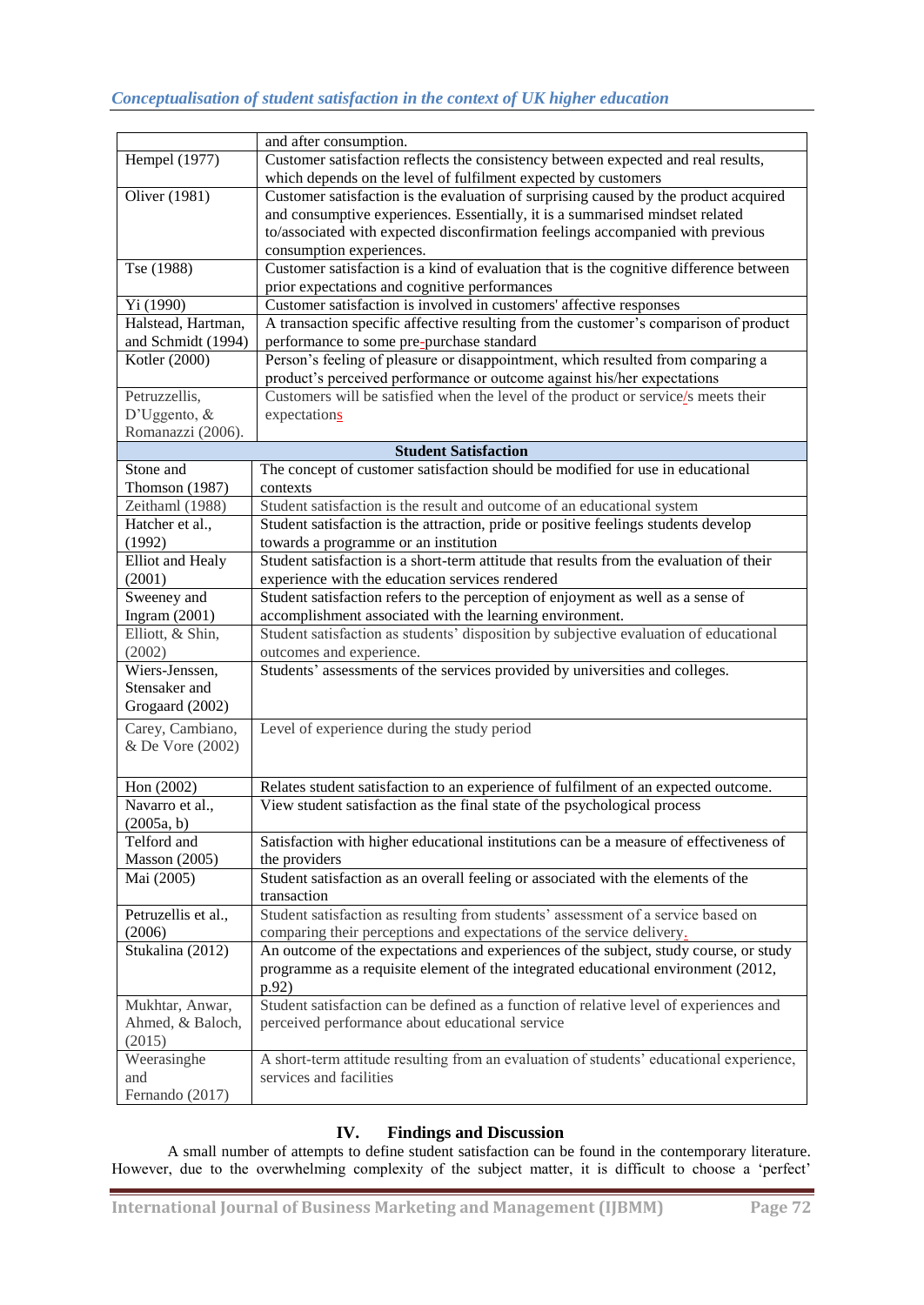definition that incorporates every possible aspect of student satisfaction. Instead, student satisfaction results from a combination of various factors, and these are complex and dynamic; therefore, there is no universal 'allencompassing' definition.

There is a significant and complex overlap between satisfaction, customer satisfaction and student satisfaction. However, there are some commonalities as well. Although the literature contains various interpretations of the term ‗satisfaction', there is some agreement that it relates to the degree to which one's expectations within the context of an experience are justified. For example, it is an instantaneous experience or evaluation of that experience, or it may even be a prolonged experience or feeling. Even when not alluding to business transactions, the literature frequently refers to 'customers' in the interpretation of satisfaction. Therefore, the term ‗customer satisfaction' is encountered more frequently in an increasingly interconnected network of global business enterprises and the associated literature. Customer satisfaction seems to be one type of satisfaction: it merely needs a well-defined product or service in the context within which the term is applied. Before engaging in any business transaction, customers have pre-conceived expectations. These expectations are shaped by a whole host of factors, such as personal preferences, past experiences, personality characteristics and perceptions or experiences about competing products and services. Therefore, the products and/or services become the prime focus of the 'satisfaction' experience.

While satisfaction is a feeling or mental state (Hunt 1977, Reichheld, 1996), we have also noticed that customer satisfaction is a cognitive construct (Westbrook, 1987). Similarly, student satisfaction is based on experience (Wiers-Jenssen et al., 2002). Satisfaction is termed as 'evaluation of an experience', and student satisfaction is also based on an experience of a service (Anderson, Fornell and Lehmann, 1994). Satisfaction, customer satisfaction and student satisfaction have all been linked to the subject's past experiences (Zeithaml et al. 1990, Oliver 1981, Anderson, Fornell and Lehmann, 1994). Student satisfaction, however, is not limited to learning. Instead, it seems that there is much more to student satisfaction than just the core product 'delivered' to students. It is as much about the institute's ranking; the projected and actual utility of the course taken, personal characteristics, dynamic job market pressures and skills demanded as it is about the 'mere product' itself.

Customer satisfaction with a given transaction is supposed to vary (Reichheld, 1996), but so too is student satisfaction (Elliott and Shin, 2002). Student satisfaction is influenced by the characteristics of students (Thomas et al., 2004) and includes a social dimension (Fournier and Mick, 1999). In much the same way as customer satisfaction is associated with a specific purchase decision (Oliver and Richard, 1980), student satisfaction is derived from the educational services received from the higher education institution. It has been argued that satisfaction may be a cumulative experience (Jones & Suh 2000), just like student satisfaction, which is the "overall response to learning experience" (Wiers-Jenssen et al., 2002). However, it seems that levels of student satisfaction are more volatile in both magnitude and over time. This is primarily due to a highly dynamic technological landscape and social changes, influencing past perceptions. We have also noted that some students who were initially highly satisfied with their course experienced lower satisfaction levels at some point later on in life. This low level of satisfaction in practical life could be because they could not benefit from their education in terms of employment and career progression. In overall comparison, "student satisfaction is more *complex and dynamic than customer satisfaction.*

Customer satisfaction is to somehow static, while student satisfaction is more dynamic. Compared to customer satisfaction, there is more disagreement in the student satisfaction literature that it is a prolonged process, which can yield different outcomes when measured at different points in time. For example, several studies in many countries and industries found that recent graduates' most substantial regret about their university education did not acquire sufficient soft skills to complement their more technical abilities (Andrews & Higson, 2008). While they may have been satisfied at the time with how well they were studying, once they started professional activities, they find sources of dissatisfaction they had previously not thought about it.

Whilst customer satisfaction is a complex process involving cognitive and psychological aspects of the customer (Rust and Oliver, 1994), student satisfaction is arguably even more complex in nature (Khawaja and Dempsey, 2008). Due to a constantly changing socio-economic landscape and the potential time lag between purchase and consumption (i.e. from the time students first gain their qualifications to when those qualifications are actually put to use), their degree of satisfaction can vary enormously depending on when it is measured. Education is a critical dimension of a person's social and economic status, and it seems to have potentially long-lasting and profound social, economic and psychological implications. Given the amount of time and money students invest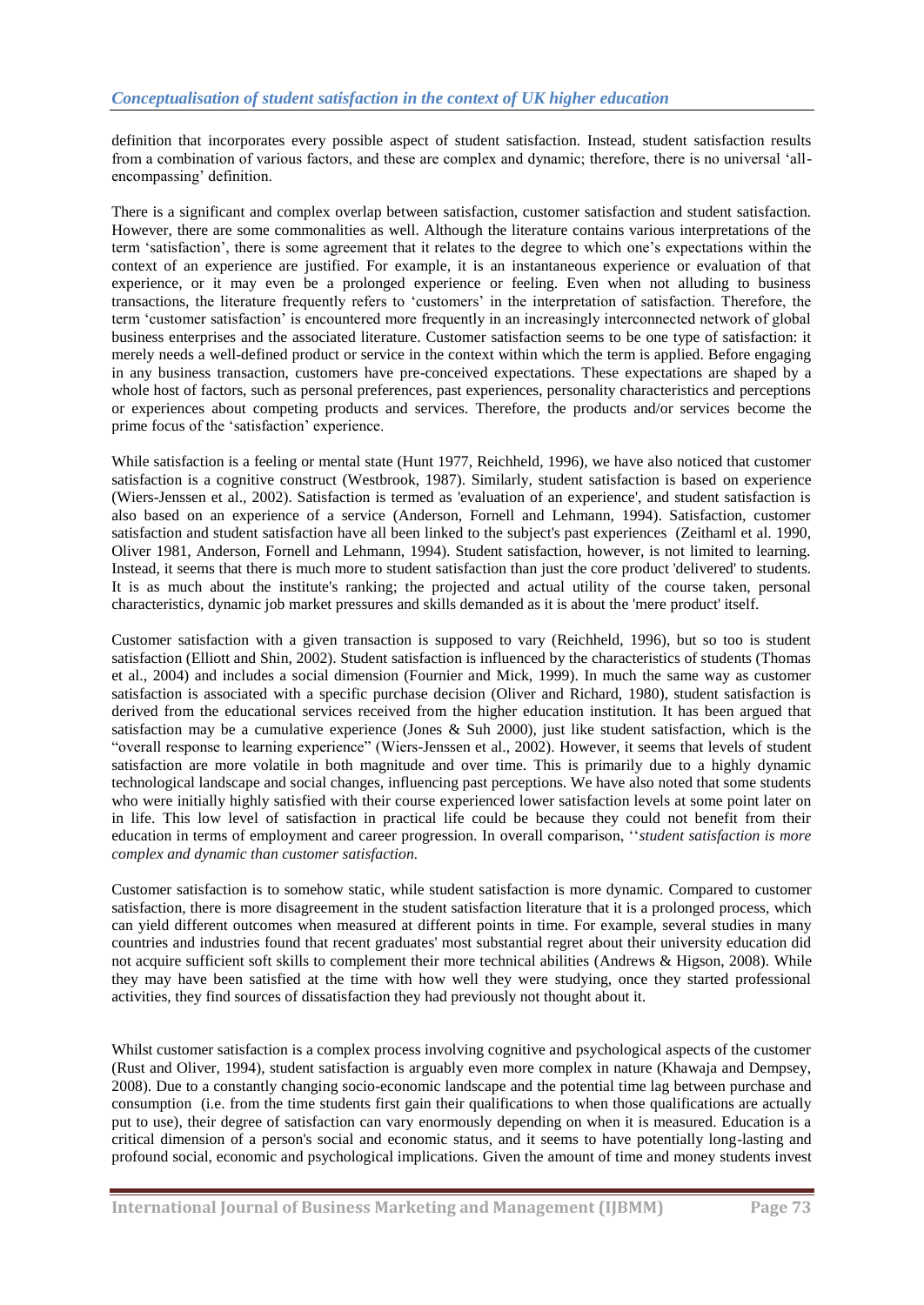in their higher education, expectations are complex, both in magnitude and scope, even more so in the case of higher education institutions where fees are significantly higher.

The literature has an inclination to treat higher education as a service industry and deliver higher education as a service. Furthermore, it has been argued that students are customers and should be treated as such, particularly in private higher education. Finally, it has been argued that standard marketing techniques used in commerce can be applied to manage relations between students and the institutions of higher education that provide these 'services'. However, as we pointed out elsewhere, there are some noticeable differences, particularly between customer satisfaction and student satisfaction. When comparing customer satisfaction with student satisfaction, the scope of input variables that determine student satisfaction, the nature and scope of implications of the degree of satisfaction a student has, and the potential' environment variables' within which the 'service' is delivered to the student appear to be distinguishing factors. As we noticed in the literature review, the 'delivery' environment, such as facilities offered, educational staff, the location and the social standing of a particular institution, can all significantly affect a student's level of satisfaction. The degree to which a student is satisfied can affect their current success on the course and potentially have lifelong implications in both their professional and personal lives.

Taking all the different dimensions of student satisfaction into account, we propose that student satisfaction is *the short-term pleasure of the academic journey and, in the long run, the pride of securing a job primarily based on the student"s academic qualification*.

Suppose we see the synonyms of satisfaction in different dictionaries such as Cambridge, Oxford, Merriam-Webster, and Collins. In that case, we find happiness, pleasure, pride, delight, joy, amusement, and pleasant feeling, are the most common words. Our proposed definition of student satisfaction is based on two parts: the first is related to the academic journey, and the second is associated with the job. In the literature review, we have already seen that a few definitions of student satisfaction are based on the synonym of satisfaction. For example, satisfaction is a perception of pleasurable fulfilment of a service (Oliver, 1997), satisfaction refers to the feeling of pleasure (Kotler and Keller, 2006)satisfaction is a feeling of happiness obtained when a person fulfilled his or her needs and desires (Saif, 2014), student satisfaction is the attraction, pride or positive feelings students develop towards a programme or an institution (Hatcher et al., (1992) and student satisfaction refers to the perception of enjoyment (Sweeney and Ingram (2001). The second part is related to employability/job; one of the primary purposes of higher education among students is to get a good job.

Currently, students' employability occupies an important place on the HE agenda. Higher Education Institutions (HEIs) are under pressure to enhance the employability of their graduates (Grotkowska et al., 2015). The demand for graduate jobs remains high, especially in the 21st century. Students understand that a degree is a pre-requisite for a graduate job; therefore, employability is one of the most significant factors in choosing a course and HEI (Diamond et al., 2012). Consequently, they prefer a particular course and HEI with the highest employability rate. The employers' expectations from graduate students are to deliver added value by knowledge skills and qualities (Tomlinson, 2008). Students after completing their degree securing a graduate job in a multinational company provide them satisfaction and consider educational investment they made now it is return time. They Students feel pride in a good job, and pride is a fundamental emotion in the context of social behaviour (Elfenbein, 2007; Tracy & Robins, 2007). In addition to that, a sense of pride increases confidence as they realise their performance is valuable to others-employers (Tracy & Robins, 2004).

It seems student satisfaction could be a subjective post-study lifelong perception of positive impacts on the quality of life that depends on a good job.

We also recommend that HEIs need to develop a framework to identify/maximise student satisfaction. For example, HEIs need to identify students' higher education and employability needs and implement a system, which fulfils both of these needs.

#### **V. Conclusions**

The academic literature lacks a standard definition of student satisfaction, and students' perception of the educational experience is very complex (Hoang, Ngo and Pham, 2018). Therefore, researchers have conceptualised student satisfaction based on theories borrowed from job satisfaction, customer satisfaction, and economic investment theories. So much of the contemporary literature on student satisfaction is borrowed from other disciplines. Comprehending student satisfaction within the framework of general marketing practice is justified, although we have some reservations. It has been noted elsewhere that research supports a 'marketdriven' and ‗customer-driven' approach to universities in order to develop a successful student relationship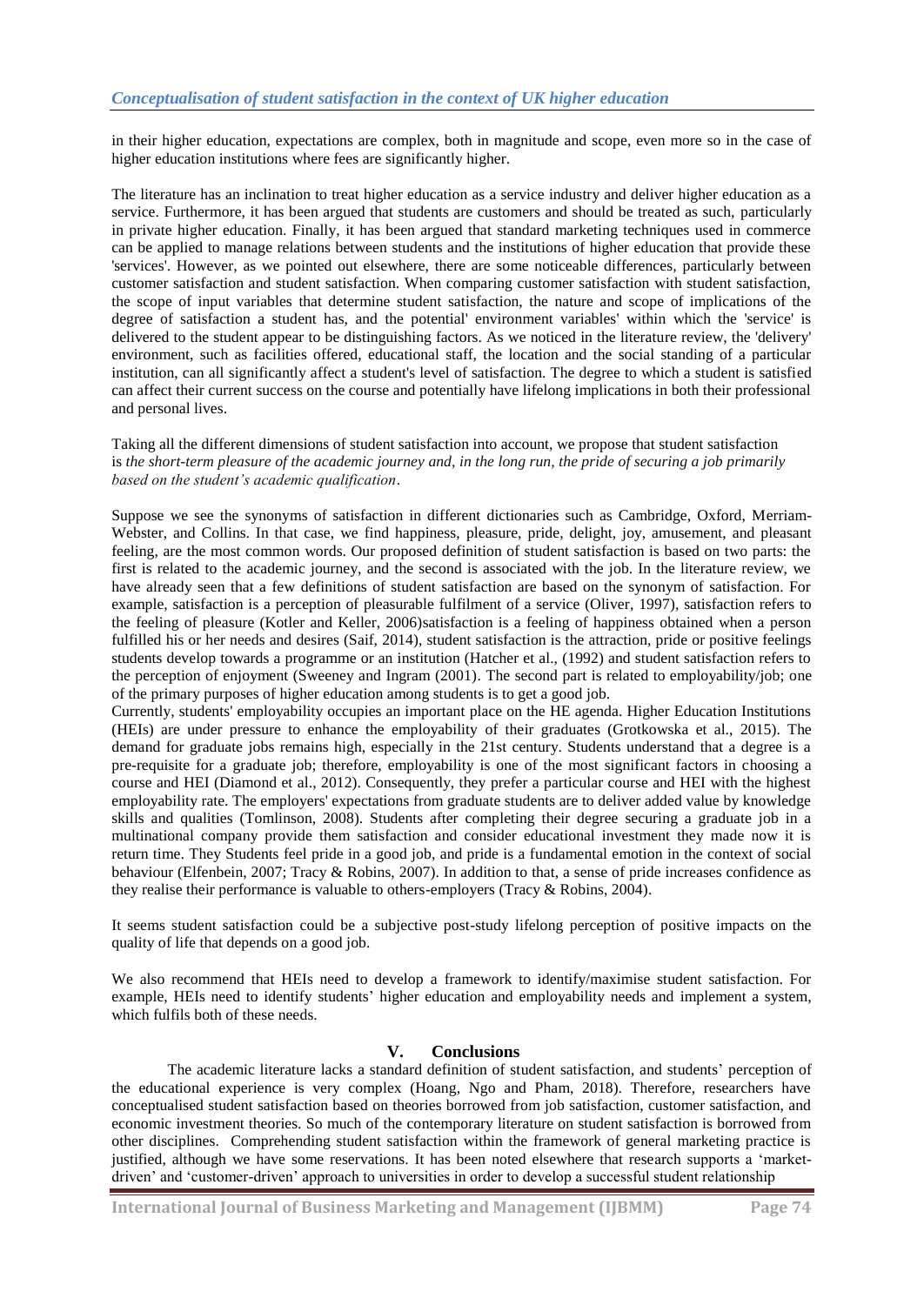## *Conceptualisation of student satisfaction in the context of UK higher education*

The focus of this study was to establish an understanding of student satisfaction. Satisfaction, with its origins in psychology, is a vague concept. A review of the existing literature revealed wide variations in the definitions of satisfaction, customer satisfaction and student satisfaction. The literature on satisfaction, customer satisfaction, and student satisfaction has not either explicitly or implicitly established a generally accepted definition of satisfaction, customer satisfaction or student satisfaction. Therefore, this limitation has forced researchers to develop their own, most appropriate methods of measuring satisfaction.

The contemporary literature on "student satisfaction" and students' perception of their educational experience is complex. Views on how best to measure student satisfaction are quite diverse and consider academic as well as non-academic factors. There are some commonalities among these factors, but there is still much disagreement. This is because each author also has their own view regarding students' particular needs in the higher education sector. For example, the National Student Survey (NSS) does not include postgraduate and doctorate level students and only focuses on final year undergraduate students in the UK.

The literature review leads us to ask thought-provoking questions: Why is there no consensus on the definition of student satisfaction, and why does the academic literature not provide a valid definition or measure of student satisfaction?

*The definition is important – practical implications, without consensual definition, we cannot develop a framework to maximise student satisfaction.*

#### **References**

- [1]. Alridge, S., and Rowley, J., (1998) "Measuring customer satisfaction in higher education", Quality Assurance in Education, 6 (4), pp 197-204
- [2]. Alves, H. and Raposo, M. (2007), "Conceptual model of student satisfaction in higher education", Total Quality Management & Business Excellence, Vol. 18 No. 5, pp. 571-588.
- [3]. Anderson, E W., Sullivan,M., W. (1993). The antecedents and consequences of customer satisfaction for firms. Marketing Sci. 12 (Spring) 125–143.
- [4]. Anderson, E.W., Fornell, C. & Lehmann, D.R. (1994) Customer Satisfaction, Market Share, and Profitability: Findings From Sweden, Journal of Marketing, 58:53-66.
- [5]. Andrews, J., & Higson, H. (2008). Graduate employability, 'soft skills' versus 'hard' business knowledge: a European study. Higher Education in Europe, 33(4), 411–422.
- [6]. Appleton-Knapp, S.L. and Krentler, K.A. (2006). Measuring Student Expectations and their Effects on Satisfaction: The Importance of Managing Student Expectations. Journal of Marketing Education. 28(3), pp.254-264.
- [7]. Athiyaman, A. (1997). Linking student satisfaction and service quality perceptions: the case of university education. European Journal of Marketing 31(7), 528–540.
- [8]. Baldwin, G. and James, R. (2000). The Market in Australian Higher Education and the Concept of Student as Informed Consumer. Journal of Higher Education Policy and Management. 22(2), pp.139- 148.
- [9]. Bates, E.A. and Kaye, L.K. (2014). ‗I'd be expecting caviar in lectures': the impact of the new fee regime on undergraduate students' expectations of Higher Education. Higher Education. 67, pp.655- 673.
- [10]. Bay, D. and Daniel, H. 2001. The Student Is Not the Customer—An Alternative Perspective. Journal of Marketing for Higher Education. 11(1), pp.1-19.
- [11]. Bianchi, C. (2013). Satisfiers and dissatisfiers for international students of higher education: an exploratory study in Australia. Journal of Higher Education Policy and Management. 35(4), pp.396- 409
- [12]. Blackmore, J. (2009). Academic Pedagogies, Quality Logics and Performative Universities: Evaluating Teaching and What Students Want. Studies in Higher Education. 34(8), pp.857-872.
- [13]. Bolton R. N (2020) Chapter Customer Satisfaction in book The Routledge Companion to Strategic Marketing, Routledge
- [14]. Booth, A. (2001, May). Cochrane or cock-eyed? How should we conduct systematic reviews of qualitative research? Paper presented at the Qualitative Evidence-based Practice Conference, Taking a Stance. Coventry, UK.
- [15]. Bordean, O and Sonea, A. (2018) Student satisfaction and perceived skills: any link to employability? Journal of Entrepreneurship and Sustainability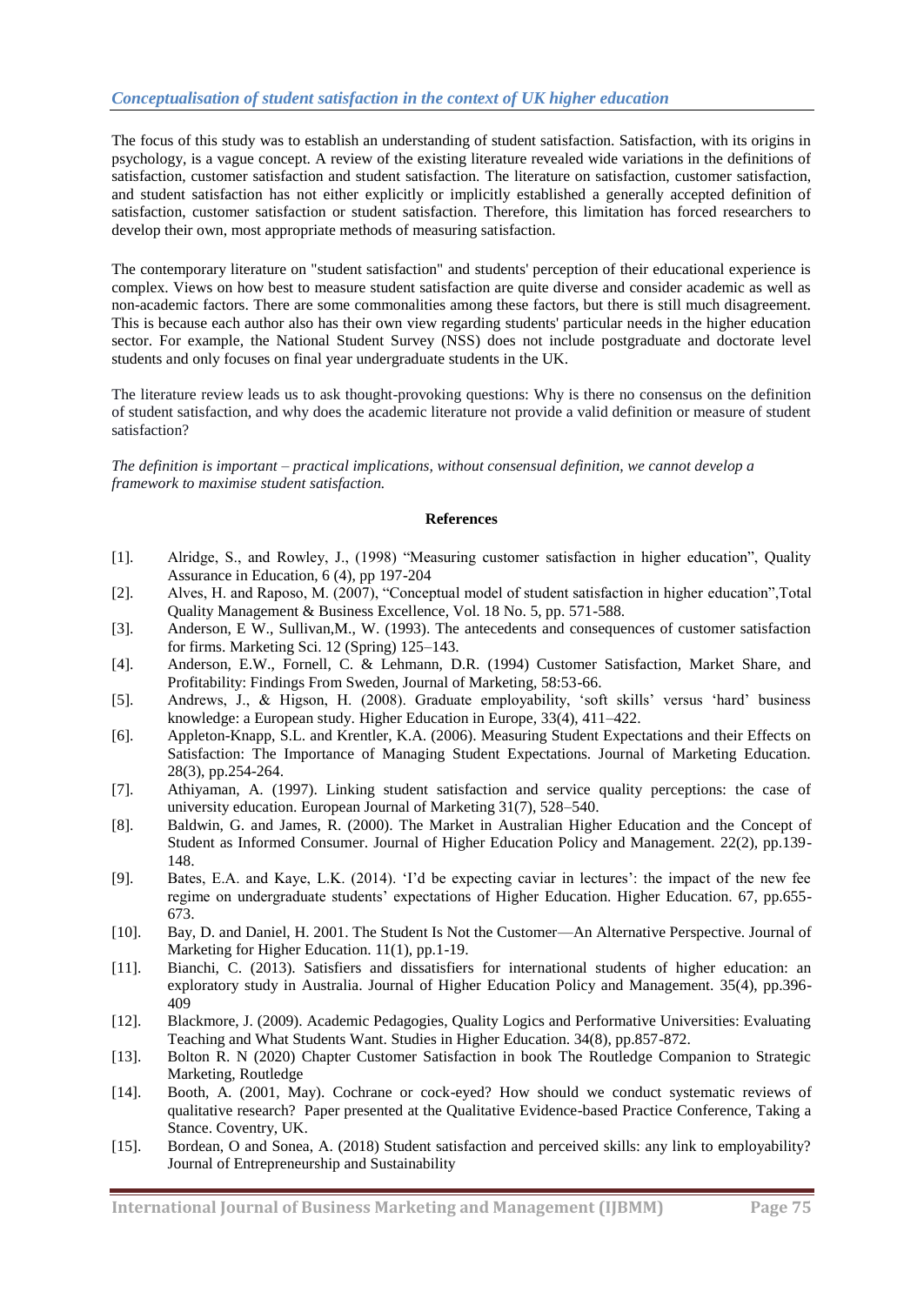- [16]. Borden, V.M.H., (1995) "Segmenting student markets with a student satisfaction and priorities survey", Research in Higher Education, 36 (1), pp 73-88
- [17]. Botti, S and McGill, A., L (2006) When Choosing Is Not Deciding: The Effect of Perceived Responsibility on Satisfaction *Journal of Consumer Research*, Volume 33, Issue 2, September 2006, Pages 211–219, <https://doi.org/10.1086/506302>
- [18]. Brown, B., Kaldenberg, D., Browne, W., and Brown, D., (1998) "Student as customers: factors affecting satisfaction and assessments of institutional quality". Journal of Marketing for Higher Education, 8 (3), pp 1-14
- [19]. Brown, R. and Mazzarol, T. (2009). The Importance of Institutional Image to Student Satisfaction and Loyalty within Higher Education. Higher Education, 58, 81-95.
- [20]. Brown, R. and Scott, P. (2009) The Role of the Market in Higher Education, report for the Higher Education Policy Institute (HEPI). Retrieved from http://www.hepi.ac.uk/ files/01Highereducationandthemarket.pdf
- [21]. Cadotte, E. R., Woodruff, R. B. & Jenkins, R. L. (1987) Expectations and Norms in Models of Consumer Satisfaction. Journal of Marketing Research, 24 (3), pp.305-14.
- [22]. Cardozo, Richard N. (1965). "An Experimental Study of Consumer Effort, Expectation and Satisfaction." Journal of Marketing Research 2 (August): 244-249.
- [23]. Carey, K., Cambiano, R. & De Vore, J., (2002). Student to faculty satisfaction at a Midwestern university in the USA. pp. 93-97.
- [24]. Caruana, A. (2000). Service quality and satisfaction: The moderating role of value European Journal of Marketing
- [25]. Chen Q, Beal EW, Okunrintemi V, et al.(2019) The Association Between Patient Satisfaction and Patient-Reported Health Outcomes. Journal of patient experience. 6:201–209. PubMed
- [26]. Claycomb, C., Martin, C.L. (2001). Building customer relationships: an inventory of service providers´ objectives and practices. Marketing Intelligence & Planning vol. 19, 385-399.
- [27]. Clayson, D.E., and Haley, D., A. (2005) Marketing Models in Education: Students as Customers, Products, or Partners, Marketing Education, [Marketing Education Review](https://www.tandfonline.com/toc/mmer20/current) Volume 15, [Issue 1](https://www.tandfonline.com/toc/mmer20/15/1)
- [28]. Cotton, S., Dollard, M., & de Jonge, J. (2002). Stress and student job design: Satisfaction, well- being, and performance in university students. International Journal of Stress Management 9(3), 147–162.
- [29]. Couper, M. (2013). Is the sky falling? New technology, changing media, and the future of surveys. Survey Research Methods, 7(3), 145–156.
- [30]. Crawford, F. (1991) Total Quality Management. Committee of Vice Chancellors and Principals Occasional Paper, London, December 1991.
- [31]. Curtis, T., Abratt, R. and Minor, W., 2009. Corporate brand management in higher education: The case of ERAU. Journal of product and brand management, 18 (6), 404-413.
- [32]. Cuthbert, R. (2010), Students as Customers? Higher Education Review, v42 n3 p3-25
- [33]. Danielson, C. (1998). Is satisfying college students the same as decreasing their dissatisfaction? (ERIC Document Reproduction Service No. ED 422812)
- [34]. Day, R., L. (1977), "Extending the Concept of Consumer Satisfaction," in advances in consumer research, W.D. Perreault, ed. Atlanta GA: Association for consumer research, 149-54.
- [35]. Delaney, A. (2005). Expanding students" voice in assessment through senior survey research. American Institutional Research Professional File, (96), 1-19.
- [36]. Department for Business, Innovation and Skills (BIS) (2011) Higher Education: Students at the Heart of the System. London: BIS
- [37]. DeSarbo, W, Lenard Huff, L., Rolandelli, L., Choi, J. (1994). On measurement of perceived service quality: A conjoint measurement approach. Roland T. Rust and Richard L. Oliver Eds. Service Quality: New Directions in Theory and Practice. Sage Publications, Thousand Oaks, CA, 199–220.
- [38]. Diamond, A., Vorley, T., Roberts, J., and Jones, S. (2012) Behavioural Approaches to Understanding Student Choice, The National Union of Students and higher Education Academy
- [39]. Diehl, K. a. P., Cait (2010). "Great Expectations?! Assortment Size, Expectations, and Satisfaction." Journal of Marketing Research 47(2): 312-322.
- [40]. Duque, L. C. (2014). "A Framework for Analyzing Higher Education Performance: Students' Satisfaction, Perceived Learning Outcomes, and Dropout Intentions." Total Quality Management & Business Excellence, 25 (1), 1–21.
- [41]. Elbeck M., Vander Schee B.A. (2015) MBA Students as customers: The Kano Method and Collegiate Website Excitement Factors. In: Robinson L. (eds) Marketing Dynamism & Sustainability: Things Change, Things Stay the Same…. Developments in Marketing Science: Proceedings of the Academy of Marketing Science. Springer, Cham. https://doi.org/10.1007/978-3-319-10912-1\_100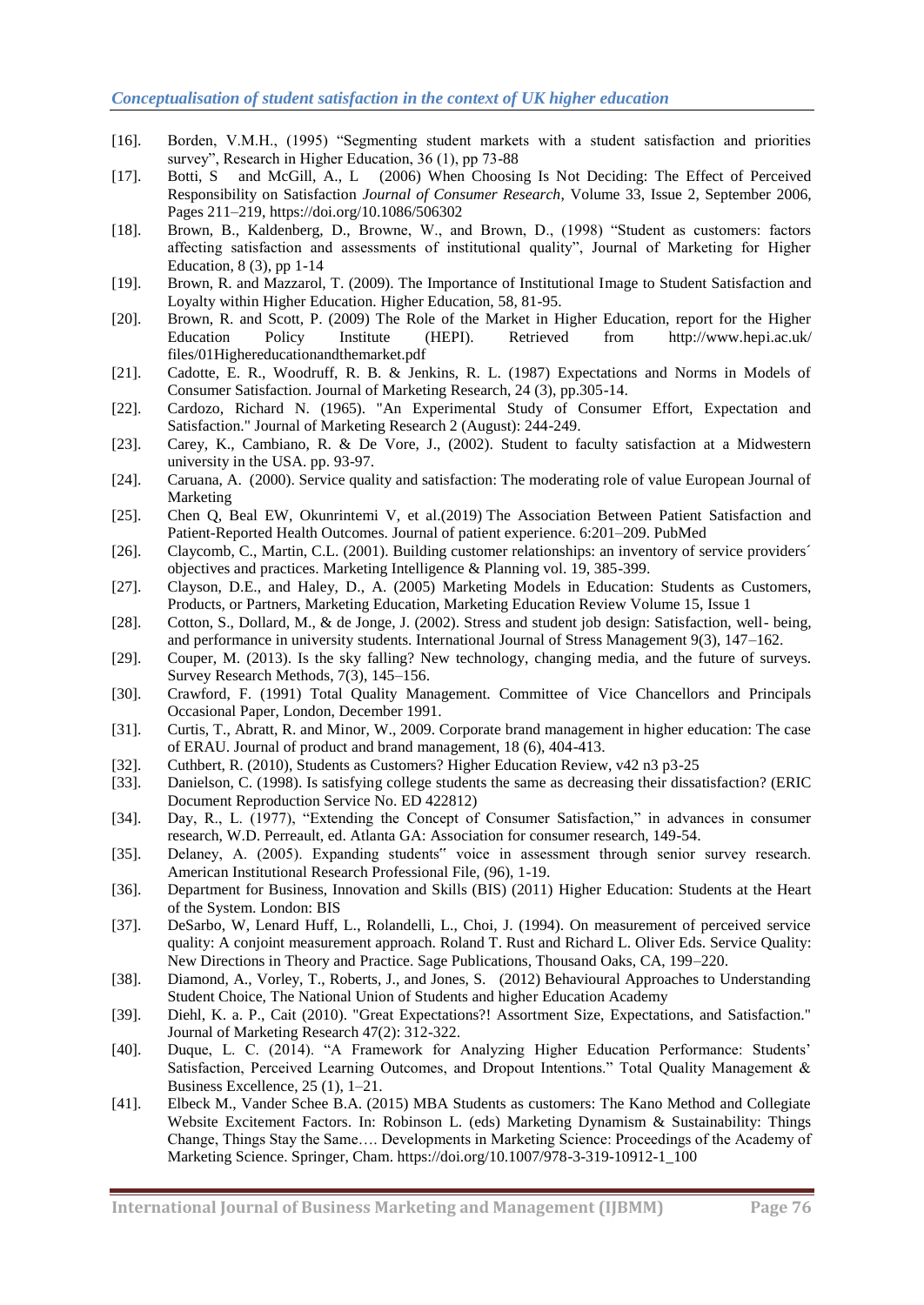- [42]. Elfenbein, H. A. (2007). Emotion in organizations: A review and theoretical integration. The Academy of Management Annals 1(1): 315–386
- [43]. Elliot, K.M. & Healy, M.A. (2001). Key factors influencing student satisfaction related to recruitment and retention. Journal of Marketing for Higher Education, 10 (4), 1-11.
- [44]. Elliott, K. & Shin, D., 2002. Student satisfaction: an alternative approach to assessing this Important Concept. Journal of Higher Education Policy and Management, pp. 97-109.
- [45]. Engel, James F. and Blackwell, Roger D. (1982), Consumer Behavior, New York: Hole, Rinehard and Winston.
- [46]. Evans, J., & Benefield, P. (2001). Systematic reviews of educational research: Does the medical model fit? British Educational Research Journal, 27 (5), 527-541.
- [47]. Farris, Paul W.; Neil T. Bendle; Phillip E. Pfeifer; David J. Reibstein (2010). Marketing Metrics: The Definitive Guide to Measuring Marketing Performance. Upper Saddle River, New Jersey: Pearson Education
- [48]. Finaly-Neumann, E. (1994). Course work characteristics and students´ satisfaction with instruction. Journal of Instructional Psychology vol. 21, 14-22.
- [49]. Fornell, C. (1992). "A National Customer Satisfaction Barometer: The Swedish Experience." Journal of Marketing 56 (January): 6-21.
- [50]. Fournier, S., Mick, D. (1999) Rediscovering Satisfaction, Journal of Marketing, 63(4): 5-34.
- [51]. Franklin, K and Knight, W.H (1995),"Using Focus Groups To Explore Students Opinion", paper presented at the Annual Meeting of the IWD South Educational Research Association Conference, Biloxi,MS,Wov.
- [52]. Fredericksen, E., Shea P., & Pickett, A. (2000). Factors influencing student and faculty satisfaction in the SUNY learning network. New York: State University of New York.
- [53]. Fulmer I. S., Ployhart R. E. (2014). "Our most important asset" a multidisciplinary/multilevel review of human capital valuation for research and practice. J. Manag. 40, 161–192
- [54]. García-Aracil, A. (2009). European graduates" level of satisfaction with higher education. Higher Education, 57(1), 1-21.
- [55]. Giese, J. L., & Cote, J. A. (2000). Defining customer satisfaction. Academy of Marketing Science Review, 1, 1-34.
- [56]. Govaerts, N., Kyndt, E., Dochy, F., & Baert, H. (2011). Influence of Learning and Working Climate on the Retention of Talented Employees. Journal of Workplace Learning, 23, pp. 35–55.
- [57]. Grotkowska, G., Wincenciak, l. & Gajderowicz, T. (2015). Ivory-tower or market-oriented enterprise: the role of higher education institutions in shaping graduate employability in the domain of science. Higher Education Research & Development, 34, 869-882.
- [58]. Gruber, T., Fub, S., Voss, R. and Zikuda, M.G. (2010), "Examining student satisfaction with higher education services-Using a new measurement tool", International Journal of Public Sector Management, Vol. 23 No. 2, pp. 105-123.
- [59]. Guilbault, M (2016) Students as customers in higher education: reframing the debate, Journal of Marketing for Higher Education, 26:2, 132-142, DOI: 10.1080/08841241.2016.1245234
- [60]. Guilbault, M. (2018), Students as customers in higher education: The (controversial) debate needs to end, Journal of Retailing and Consumer Services, 40, 295-298
- [61]. Guolla, M. (1999). Assessing the teaching quality to student satisfaction relationship: applied customer satisfaction research in the classroom. Journal of Marketing Theory & Practice vol. 7, 87-96.
- [62]. Halstead, D., David Hartman, D., and Schmidt, S. (1994). "Multisource Effects on the Satisfaction Formation Process." Journal of the Academy of Marketing Science 22 (Spring): 114-129.
- [63]. Ham, L., & Hayduk, S. (2003). Gaining Competitive Advantages in Higher Education: Analyzing the Gap between Expectations and Perceptions of Service Quality. International Journal of Value-Based Management, 223–242.
- [64]. Hanssen, T., and G. Solvoll, G. (2015) "The importance of university facilities for student satisfaction at a Norwegian University," Facilities, vol. 33, no. 13-14, pp. 744-759
- [65]. Harvey, L. (1995), "Student satisfaction", The New Review of Academic Librarianship, Vol. 1, pp. 161-73.
- [66]. Hatcher, L., Kryter, K., Prus, J. S., & Fitzgerald, V. (1992). Predicting college student satisfaction, commitment and attrition from investment model constructs. Journal of Applied Social Psychology, 22(16), 1273-1296.
- [67]. Helson, Harry (1959), "Adaptation Level Theory," in Psychology: A Study of a Science, Vol. 1, Sigmund Koch, ed., New York: McGraw Hill Co.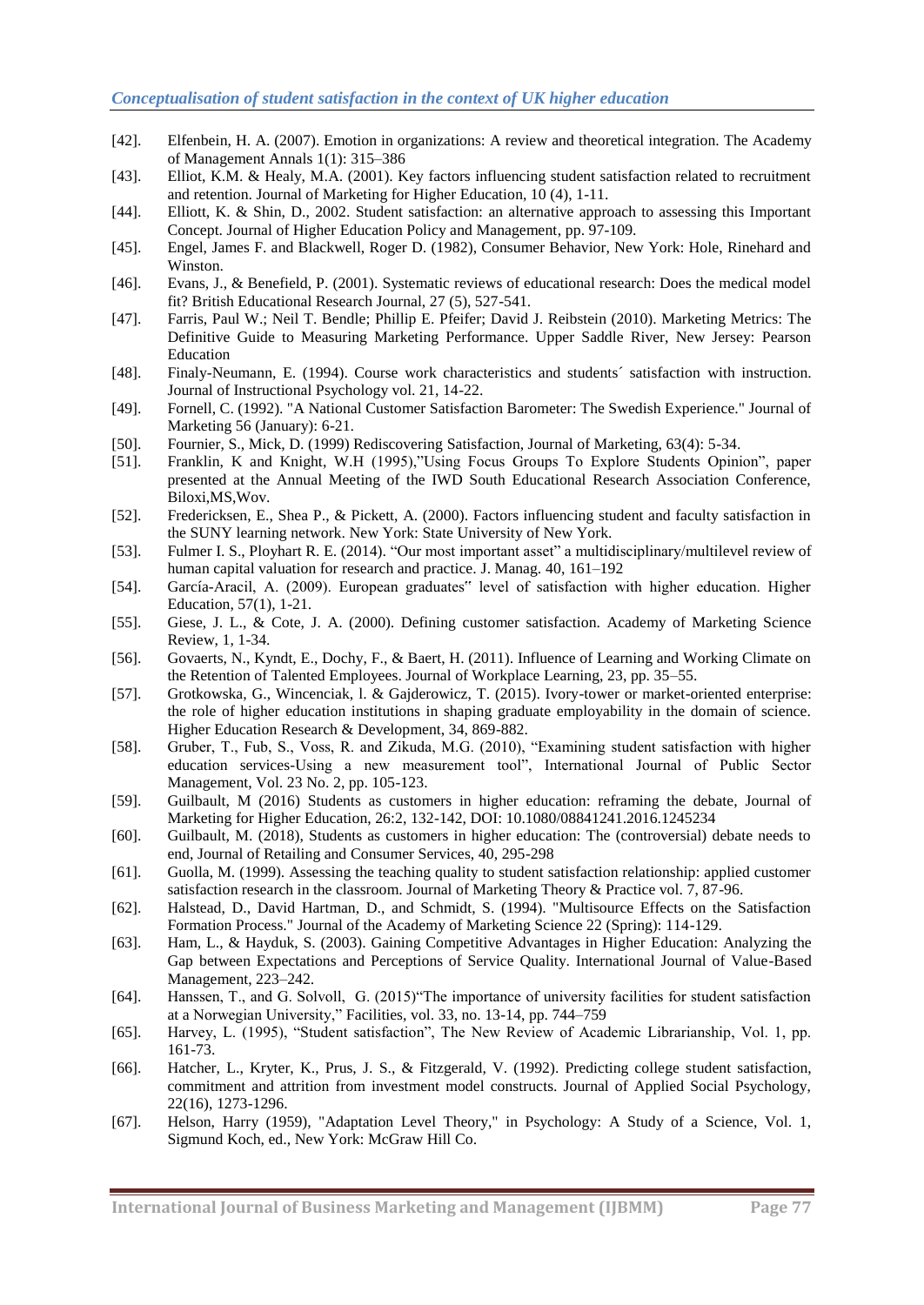- [68]. Hempel, J., D. (1977) "Consumer Satisfaction With the Home Buying Process: Conceptualization and Measurement", in H. Keith Hunt, ed., The Conceptualization of Consumer Satisfaction and Dissatisfaction, (Cambridge: Marketing Science Institute, 1977),38–42.
- [69]. Hemsley-Brown, J. and Oplatka, I. (2015), "University choice: what do we know, what don't we know and what do we still need to find out", International Journal of Educational Management, Vol. 29, No. 3, pp. 254-274.
- [70]. Hemsley-Brown, J., & Sharp, C. (2003) The use of research to improve professional practice: A systematic review of the literature. Oxford Review of Education, 29 (4), 449-471.
- [71]. Hill, R. (1995). Managing service quality in higher education: the role of the student as primary customer. Quality Assurance in Education, 3(3), 10-21.
- [72]. Hoang, T., Ngo, T and Pham, K ( 2018) Measuring Students' satisfaction with higher education service – An experimental study at Thainguyen University, International Journal of Business Marketing and Management (IJBMM) Volume 3 Issue 4 April 2018, P.P. 21-34 ISSN: 2456-4559
- [73]. Hon, w., (2002). Applying customer satisfaction theory to community college planning of student services. Insight in Student Services, p. Vol. 2.
- [74]. Howard, J. A. & Sheth, J. N. [1969], The Theory of Buyer Behavior, New York: John Willy and Sons, pp.29-44.
- [75]. Hunt, H. Keith (1977), "CS/D -- Overview and Future Research Directions," in Conceptualization and Measurement of Consumer Satisfaction and Dissatisfaction, H. Keith Hunt, ed., Cambridge, MA: Marketing Science Institute, 455-488.
- [76]. Ilyas, M. & Arif, S., (2013). Quality of work-life model for teachers of private universities in. Quality Assurance in Education, pp. 282-298.
- [77]. Ilyas, M. & Arif, S., (2013). Student satisfaction and impact of leadership in private universities TQM Journal 25(4)
- [78]. Ivashkova, N., Lopatinskaya, I. (2013). Methods of assessment of customer loyalty and satisfaction: adaptation of SERVQUAL analytical capabilities to banking sector. Marketing and Market Research, 103(1).
- [79]. Jones, M.A. & Suh, J. (2000) Transaction specific satisfaction and overall satisfaction: an empirical analysis, Journal of Services Marketing, 14(2): 147-149.
- [80]. Jones, M.A. and Suh, J. (2000), "Transaction specific satisfaction and overall satisfaction: anempirical analysis", Journal of Services Marketing , Vol. 14 No. 2, pp. 147-159
- [81]. Khan, J & Hemsley-Brown, J. (2021): Student satisfaction: the role of expectations in mitigating the pain of paying fees, Journal of Marketing for Higher Education, DOI: 10.1080/08841241.2021.1973646
- [82]. Khawaja, N. G, Dempsey J., (2008). A Comparison of International and Domestic Tertiary Students in Australia, Queensland University of Technology, Australia, Australian Journal of Guidance & Counselling vol. 18, 30–46
- [83]. Kotler, P & Keller, K, 2006, "Marketing Management", twelfth edition, Prentice-Hall
- [84]. Kotler, P. (2000), Marketing Management 10th ed., New Jersey, Prentice-Hall.
- [85]. Kotler, P. & Keller, K., 2012. Marketing Management. NJ: Prentice Hall.
- [86]. Kotler, P. and Fox, K.F.A. (1995), Strategic Marketing for Educational Institutions, 2nd ed., Prentice-Hall, Englewood Cliffs, NJ.
- [87]. Kotler, P., and Clarke, R. N. (1987). Marketing for health care organizations. Englewood Cliffs, NJ: Prentice-Hall.
- [88]. Kuh, G.D. & Hu, S. (2001). The effects of student-faculty interaction in the 1990s. Review of Higher Education, 24 (3), 309.
- [89]. Mai, L-W. (2005) A Comparative Study Between UK and US: The Student Satisfaction in Higher Education and its Influential Factors. Journal of Marketing Management. Vol. 21, No. 1, pp. 859-878.
- [90]. Mainardes, E., Alves, H. and Raposo, M. 2013. Portuguese Public University Student Satisfaction: A stakeholder theory-based approach. Tertiary Education and Management. 19(4), pp.353-372.
- [91]. Mano, H., and Oliver, R., L. (1993). "Assessing the Dimensionality and Structure of the Consumption Experience: Evaluation, Feeling, and Satisfaction." Journal of Consumer Research 20 (December): 451-466.
- [92]. Mansori, S., A. Vaz, and Ismail Z. M. (2014), "Service Quality, Satisfaction and Student Loyalty in Malaysian Private Education." Asian Social Science, 10 (7), 57-66.
- [93]. Mark, E. (2013). Student Satisfaction and the Customer Focus in Higher Education. Journal of Higher Education Policy and Management. 35(1), pp.2-10.
- [94]. Mark, E. (2013). Student Satisfaction and the Customer Focus in Higher Education. Journal of Higher Education Policy and Management. 35(1), pp.2-10.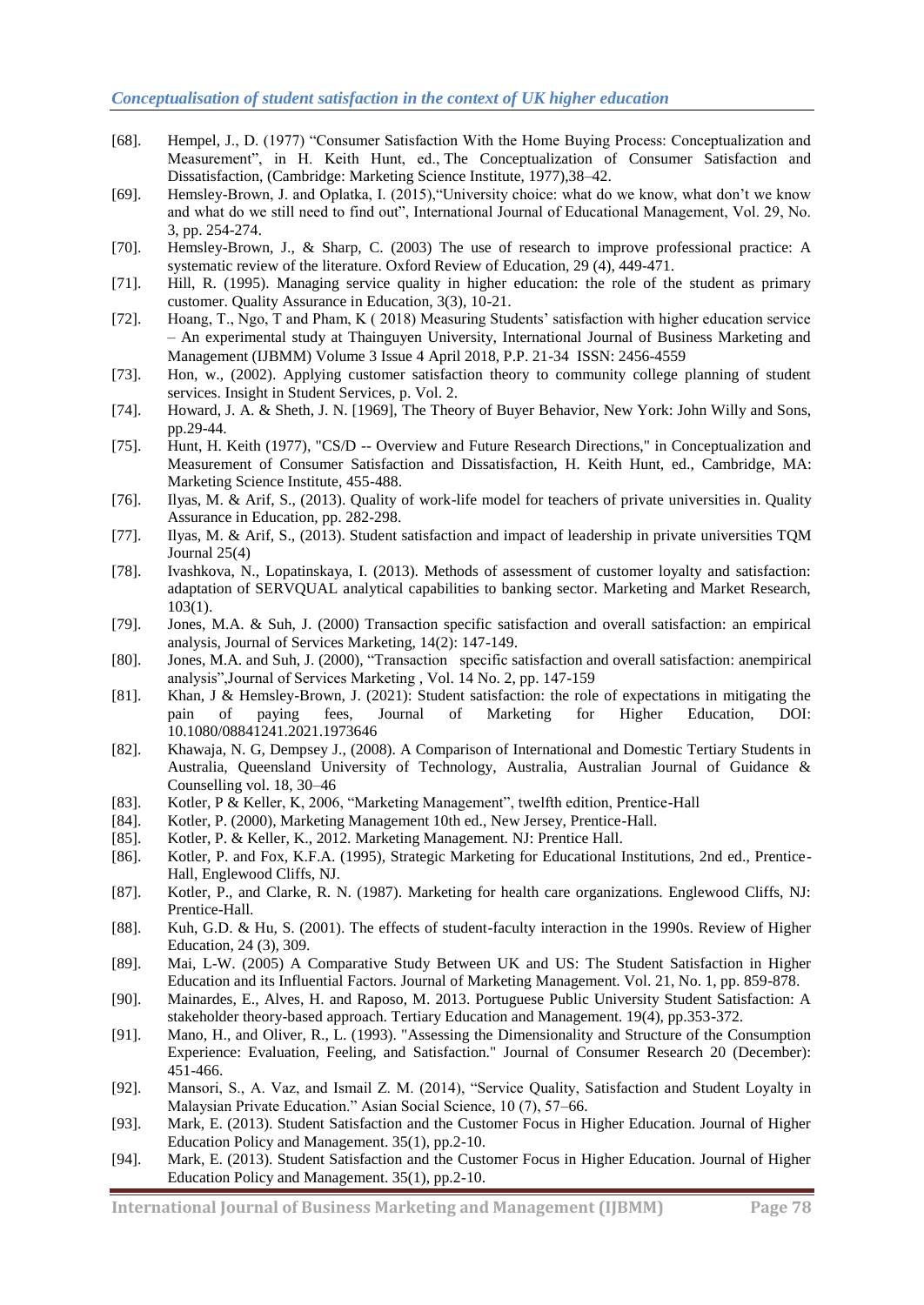- [95]. Marzo-Navarro, M., M. Pedraja-Iglesias, and M. P. Rivera-Torres. (2005). "Measuring customer satisfaction in summer courses." Quality Assurance in Education 13(1): 53-65.
- [96]. Marzo, M. (2013). A new management element for universities: satisfaction with the courses offered. International Journal of Educational Management, 19(6), 505-526.
- [97]. Millar C. C. J. M., Chen S., Waller L. (2017). Leadership, knowledge and people in knowledgeintensive organisations: implications for HRM theory and practice. Int. J. Hum. Res. Manag. 28, 261– 275. 10.1080/09585192.2016.1244919
- [98]. Miller, J. A. (1977) 'Studying Satisfaction, Modifying Models, Eliciting Expectations, Posing Problems, and Making Meaningful Measurements'. Conceptualization and Measurement of Consumer Satisfaction and Dissatisfaction, 72- 91
- [99]. Molesworth, M., Nixon, E. and Scullion, R. (2009). Having, Being and Higher Education: The Marketisation of The University and The Transformation of The Student into Consumer. Teaching in Higher Education. 14(3), pp.277-287.
- [100]. Mori, S. (2000). Addressing the mental health concerns of international students. Journal of Counseling and Development, 78, 137-144.
- [101]. Mukhtar, U., Anwar, S., Ahmed, U. & Baloch, M. A., (2015). Factors effecting the service quality of public and private sector universities comparatively: an empirical investigation. Arts, Science & Commerce, pp. 132-142.
- [102]. Navarro, M. M., Iglesias, M. P. & Torres, P. R., 2005. A new management element for universities: satisfaction with the offered courses. International Journal of Educational Management, 19(6), pp. 505- 526.
- [103]. Ng, I. and Forbes, J. (2009), "Education as service: the understanding of university experience through the service logic", Journal of Marketing for Higher Education, Vol. 19 No 1,pp. 38-64.
- [104]. Olander, F., (1979) Consumer Satisfaction: A Sceptic's view. Aarhus Denmark.
- [105]. Oldfield, B. M. and Baron, S. (2000), "Student perceptions of service quality in a UK university business and management faculty", Quality Assurance in Education, Vol. 8 No. 2, pp. 85-95.
- [106]. Oliver, R. L. (1977). "Effect of expectation and disconfirmation on postexposure product evaluations: an alternative interpretation." Journal of Applied Psychology 62(4): 480-486.
- [107]. Oliver, R. L. (1999). Whence customer loyalty? Journal of Marketing, 63, 33–44.
- [108]. Oliver, R., (1997). Satisfaction: A Behavioral Perspective on the Consumer. New York: McGraw-Hill.
- [109]. Oliver, R.L. (1980) A Cognitive Model of the Antecedents and Consequences of Satisfaction Decisions, Journal of Marketing Research, 17: 460-469.
- [110]. Oliver, R.L. (1981) Measurement and Evaluation of Satisfaction Process in Retail Settings, Journal of Retailing, 57(3): 25-48.
- [111]. Ostergaard, D.P., & Kristensen, K. (2005). Drivers of student satisfaction and loyalty at different levels of higher education (HE): Cross-institutional results based on ECSI methodology
- [112]. Palacio, A. B., Meneses, G. D., & Perez, P. J. P. (2002). The configuration of the university image and its relationship with the satisfaction of students. Journal of Educational Administration, 40(5): 486-505.
- [113]. Peterson, R., A. and William R. W. (1992). "Measuring Customer Satisfaction: Fact and Artifact." Journal of the Academy of Marketing Science 20 (Winter): 61-71.
- [114]. Petruzzellis, L., D'Uggento, A. M. & Romanazzi, S., (2006). Student satisfaction and quality of service in Italian universities. Managing Service Quality, pp. 349-364.
- [115]. Porter, S. R., & Umbach, P. D. (2001). Analyzing faculty workload data using multilevel modeling. Research in Higher Education, 42, 171-196.
- [116]. Prakash B. (2010)Patient satisfaction. J Cutan Aesthet Surg. 3:151–5. doi: 10.4103/0974-2077.74491 [PubMed](http://www.ncbi.nlm.nih.gov/sites/entrez?Db=pubmed&Cmd=ShowDetailView&TermToSearch=21430827)
- [117]. Qureshi, F., and Khawaja, S. (2021), Is Covid-19 Transitioning Cash Cows International Students Into Cats? ", European Journal of Education Studies, Volume 8 Issue 7
- [118]. Qureshi, F., and Khawaja, S. (2021). The Growth Of Private Higher Education: An Overview In The Context Of Liberalisation, Privatisation And Marketisation, European Journal of Education Studies, Volume 8 Issue 9
- [119]. Qureshi, F., Khawaja, S. and Zia, T. (2020), "Mature undergraduate students' satisfaction with online teaching during the covid-19", European Journal of Education Studies, Vol. 7 No. 12, doi: 10.46827/ejes. v7i12.3440.
- [120]. Rad, A. & Yarmohammadian, M., (2006). A study of relationship between managers' leadership style and employees' job satisfaction. Leadership in Health Services, pp. 11-26.
- [121]. Rai A Kumar, Srivastava M (2014) An investigation into service quality–customer loyalty relationship: the moderating influences Decision (0304-0941) Vol. 41 Issue 1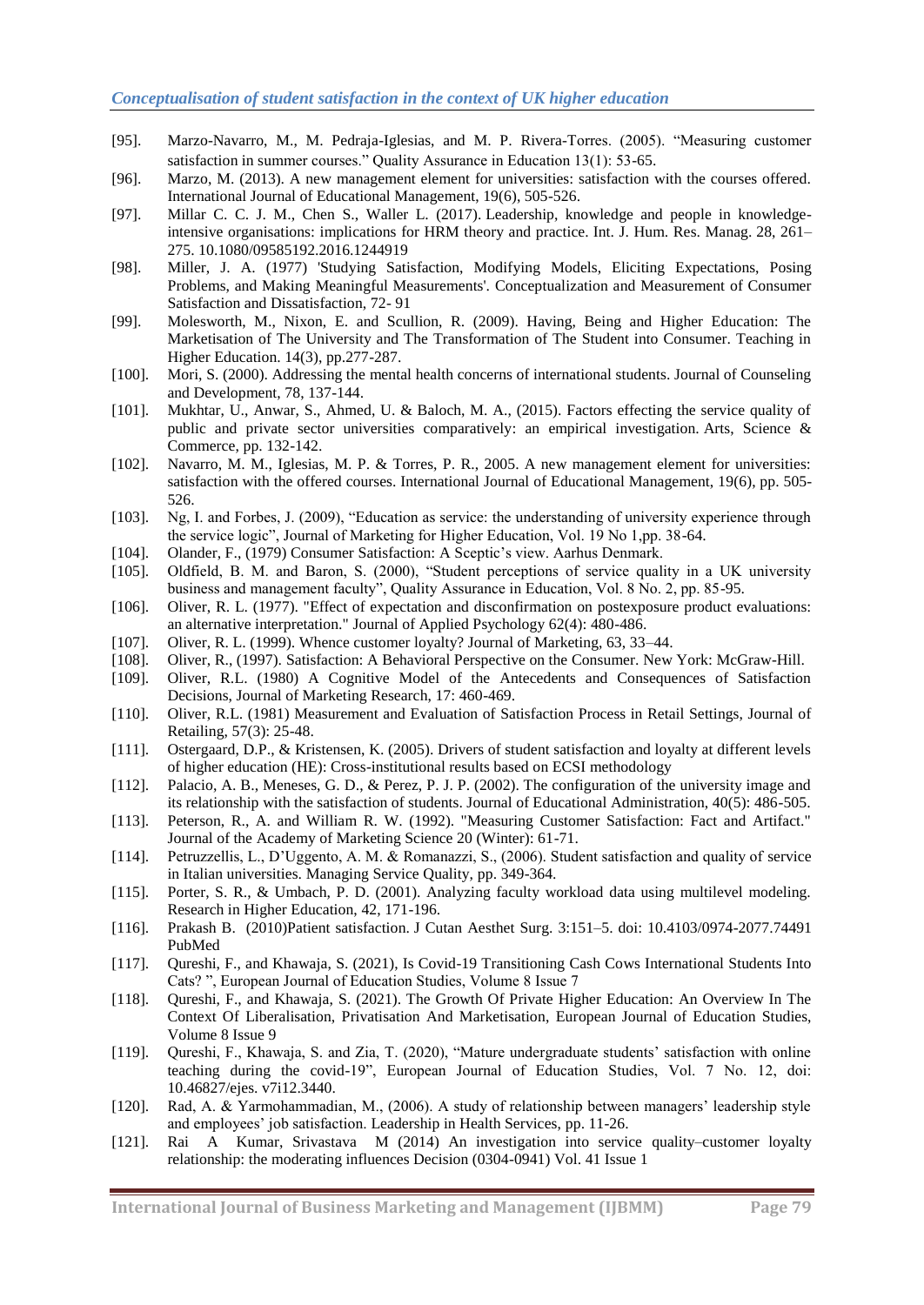- [122]. [Raza, S.A.,](https://www.emerald.com/insight/search?q=Syed%20Ali%20Raza) [Qazi, W.,](https://www.emerald.com/insight/search?q=Wasim%20Qazi) [Khan, K.A.](https://www.emerald.com/insight/search?q=Komal%20Akram%20Khan) and [Shah, S.M.M.](https://www.emerald.com/insight/search?q=Syed%20Mir%20Muhammad%20Shah) (2021), "Student as customer concept: an approach to determine Pakistani students' preferences as customers while studying at private universities", [International Journal of Educational Management,](https://www.emerald.com/insight/publication/issn/0951-354X) Vol. 35 No. 2, pp. 513- 531. <https://doi.org/10.1108/IJEM-04-2019-0138>
- [123]. Reichheld, F.F. (1996) Learning from Customer Defections, Harvard Business Review, 74(2): 65-69.
- [124]. Rolfe, H. (2002). Students' Demands and Expectations in an Age of Reduced Financial Support: The Perspectives of Lecturers in Four English Universities. Journal of Higher Education Policy and Management. 24(2), pp.171-182.
- [125]. Royo P, J. (2017). Students as customers: a paradigm shift in higher education. Debats. Journal on Culture, Power and Society, 131(3), 137-149.
- [126]. Rust, R. T., & Oliver, R. L. (1994). Service quality: Insights and managerial implications from the frontier. In R. T. Rust & R. L. Oliver (Eds.), Service quality: New directions in theory and practice (pp. 1–19): Thousand Oaks: Sage Publications.
- [127]. Saif, N. I., (2014). The Effect of Service Quality on Student Satisfaction: A Field Study for Health Services Administration Students. International Journal of Humanities and Social Science, pp. 172-181.
- [128]. Santos, J. and J. Boote (2003). "A theoretical exploration and model of consumer expectations, post purchase affective states and affective behaviour." Journal of Consumer Behaviour 3(2): 142-156.
- [129]. Scott, S.V. (1999) "The academic as service provider: is the customer "always right"?", Journal of Higher Education Policy and Management, volume 21, number 2, pp. 193-202.
- [130]. Shankar, V., Smith, A.K., Rangaswamy, A. (2003) Customer Satisfaction and Loyalty in Online and Offiine Environments, International Journal of Research in Marketing, 20(2): 153-175.
- [131]. Sheldon, T., & Chalmers, I. (1994). The UK Cochrane centre and the NHS centre for reviews and dissemination: Respective roles within the information systems strategy of the NHS R&D programme, coordination and principles underlying collaboration. Health Economics, 3 (3), 201-203.
- [132]. Smith, M., Bell, K., Bennett, D., & McAlpine, A.(2018). Employability in a global context: evolving policy and practice in employability, work-integrated learning, and career development learning. Wollongong: Graduate Careers Australia
- [133]. Stensaker, B. and Harvey, L. 2013. The Accountability Dimension in Quality Assurance: An International Comparison. Higher Education Review. 45(2), pp.26-40.
- [134]. Stokes, S. P. (2003). Temperament, Learning Styles, and Demographic Predictors of College Student Satisfaction in a Digital Learning Environment. The annual meeting of the Mid-South Educaton Research Association. Biloxi, MS.
- [135]. Stone, M.A. & Thomson, S. (1987). How far can marketing be applied within the further education sector? The Quarterly Review of Marketing, 16-19.
- [136]. Stukalina, Y. (2012). Addressing Service Quality Issues in Higher Education: The Educational Environment Evaluation from the Students' Perspective. Technological and Economic Development of Economy. 18(1), pp.84-98.
- [137]. Stukalina, Y. (2014). Identifying Predictors of Student Satisfaction and Motivation in the Framework of Assuring Quality in the Delivery of Higher Education Services. Business, Management and Education. 12(1), pp.127-137.
- [138]. Stukalina, Y. (2016). Modelling student satisfaction and motivation in the integrated educational environment: An empirical study. International Journal of Educational Management. 30(6), pp.1072- 1087.
- [139]. Sweeney, J., & Ingram, D. (2001). A comparison of traditional and web-based tutorials in marketing education: an exploratory study. Journal of Marketing Education, 23(1), 55-62.
- [140]. Telford, R., & Masson, R. (2005), The congruence of quality values in higher education. Quality Assurance in Education, 13(2), 107–119.
- [141]. Temple, P. (2011). University branding: What can it do? Perspectives: Policy and Practice in Higher Education. Tomlinson, M. (2017). Student perceptions of themselves as 'consumers' of higher education, British Journal of Sociology of Education, 38(4), 450–467.
- [142]. Tevis, S. E., & Kennedy, G. D. (2014). Patient satisfaction: Does surgical volume matter? PubMed Central PMC
- [143]. Thomas, E. H., Galambos, N., (2004). What satisfies students? Mining Student-Opinion Data with Regression and Decision Tree Analysis. Research in Higher Education vol. 45, 251-269.
- [144]. Tomlinson, M. (2008), "The degree is not enough': students' perceptions of the role of higher education credentials for graduate work and employability", British Journal of Sociology Education, Vol. 29 No. 1, pp. 49-61.
- [145]. Tomlinson, M. (2017). Student perceptions of themselves as 'consumers' of higher education, British Journal of Sociology of Education, 38(4), 450–467.